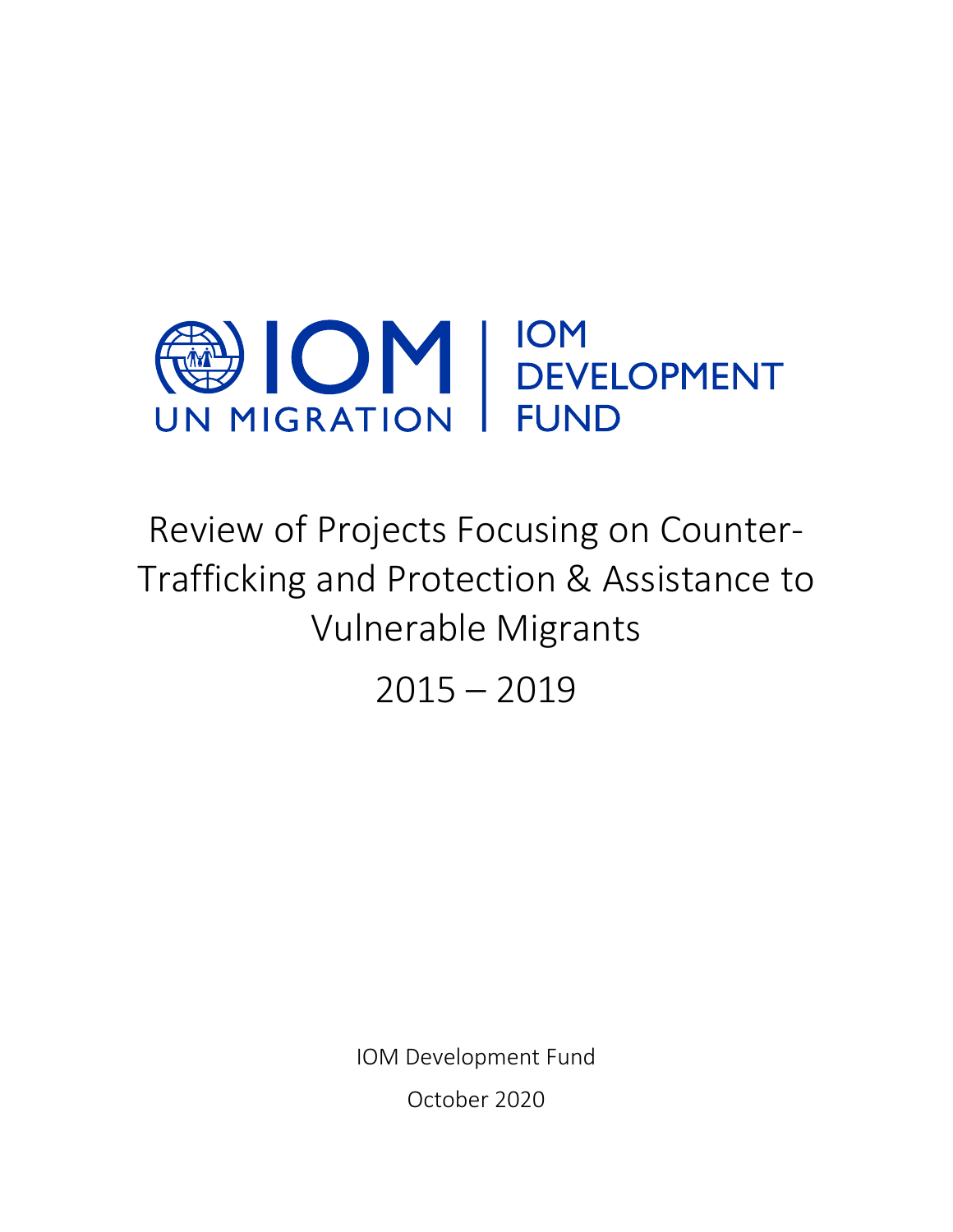## **Contents**

| 2.2 Counter-Trafficking and Protection and Assistance to Vulnerable Migrants at the IOM  5 |
|--------------------------------------------------------------------------------------------|
|                                                                                            |
|                                                                                            |
|                                                                                            |
|                                                                                            |
|                                                                                            |
|                                                                                            |
|                                                                                            |
|                                                                                            |
|                                                                                            |
|                                                                                            |
|                                                                                            |
|                                                                                            |
|                                                                                            |
|                                                                                            |
|                                                                                            |
|                                                                                            |
|                                                                                            |
|                                                                                            |
|                                                                                            |
|                                                                                            |
|                                                                                            |
|                                                                                            |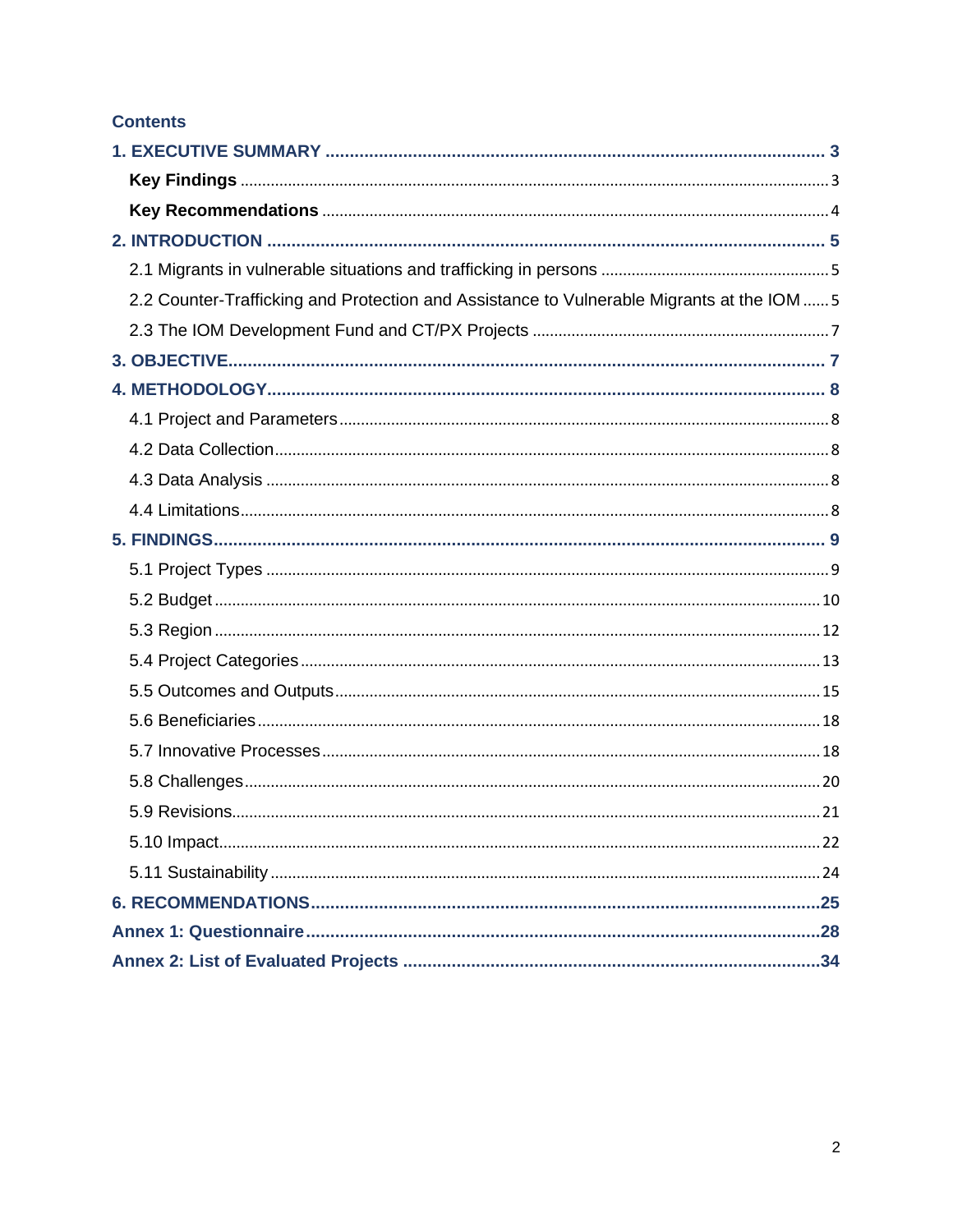# <span id="page-2-0"></span>**1. EXECUTIVE SUMMARY**

The objective of this review is to assess 17 completed CT and PX projects that have been funded by the IOM Development Fund between the years 2015 and 2019. The review aims to identify best practices and challenges in order to provide recommendations to better inform future CT/PX projects or other similar projects.

# <span id="page-2-1"></span>**Key Findings**

These findings are based on a one-month rapid assessment. It should be noted that these are drawn from subjective assessments of the projects and not formal ex-post evaluations.

- ➢ Despite an increase in the IOM Development Fund budget from 2015 to 2019, there have been proportionally fewer number of PX projects implemented in 2019.
- $\triangleright$  CT/PX projects are relatively evenly distributed across regions, with the exception of the Middle East region.
- $\triangleright$  For the purpose of analysis, projects were classified by six different categories: (1) Awareness & Knowledge/Skills Development; (2) Standard Operating Procedures (SOPs) and Guidelines; (3) Operational Tools; (4) Policy Development; (5) Infrastructure; and (6) Specialized Unit. While the level of distribution among these categories was not highly uneven, projects under Category 1, Awareness & Knowledge/Skills Development was the most common with five projects.
- $\triangleright$  Most projects were successful in achieving its outcomes and delivering its expected outputs. Out of 17 completed CT/PX projects, 14 projects (82.4 per cent) fully achieved planned outcomes and delivered expected outputs; two projects had a combination of fully and partially completed outcomes and outputs; one project (5.6 per cent) included outcomes and outputs that were not achieved.
- $\triangleright$  Most projects successfully reached its intended beneficiaries. 14 out of 17 projects (82.4 per cent) reached all intended beneficiaries; three projects (17.6 per cent) did not reach all intended beneficiaries; three projects (17.6 per cent) were able to successfully reach unintended beneficiaries.
- $\triangleright$  More than half of the projects were innovative in its approach. 10 projects (58.82 per cent) reported having produced or involved innovative processes and/or outputs.
- ➢ All projects encountered challenges during project implementation. Some of the most prominent challenges encountered by the projects include lack of coordination amongst government agencies, difficulty accessing data, political instability, and internal IOM challenges.
- $\triangleright$  Revisions were often needed for projects to achieve its outcomes. 11 out of 17 projects (64.7 per cent) needed a revision to effectively implement the project: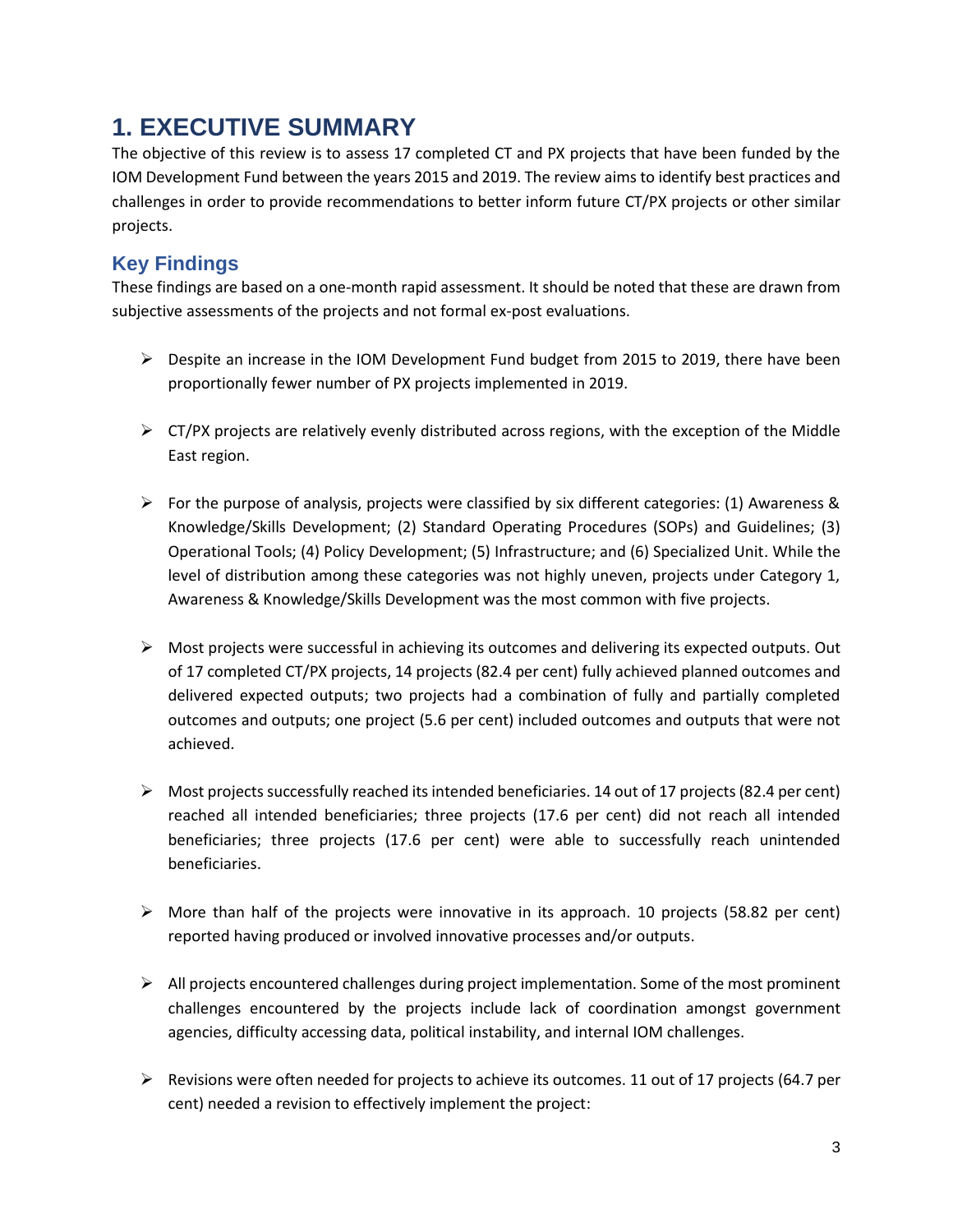- $\circ$  5 projects (29.4 per cent) of projects needed a revision and achieved outcomes/outputs within the original agreed timeframe
- $\circ$  6 projects (35.3 per cent) needed a duration revision to achieve outcomes/outputs
- $\triangleright$  Project impacts were largely constructive. All completed CT and PX projects in this review reported an overall positive impact of the project; most projects created long-term (70.6 per cent) and direct (58.8 per cent) impacts.
- $\triangleright$  Almost all projects ensured project sustainability. Out of the 17 completed CT and PX projects in this review, 16 (94.1 per cent) have had sustainable outcomes and/or outputs. One project did not indicate whether outcomes were sustained.

## <span id="page-3-0"></span>**Key Recommendations**

For future projects:

- $\triangleright$  Advance interagency and regional coordination for CT/PX activities
- $\triangleright$  Use a tailored approach to target beneficiaries and focus on vulnerable groups
- ➢ Promote synergies between relevant projects/initiatives and new partnerships with relevant stakeholders (i.e. private sector)
- ➢ Encourage innovative processes and outputs by identifying gaps in existing capacities relating to services, tools, procedures, and/or stakeholder and beneficiary groups
- ➢ Formulate a project sustainability plan prior to project closure in order to strengthen government's buy-in and sustain project outcomes in the long run
- ➢ Promote local/government ownership of project to sustain outcomes

For improving the development, monitoring and evaluation of IOM Development Fund funded projects:

- ➢ Assign relevant IOM personnel for countries with no IOM office
- $\triangleright$  Ensure alternative management arrangements after project completion, particularly for global projects
- $\triangleright$  Develop contingency plan for activities susceptible to changing political contexts of countries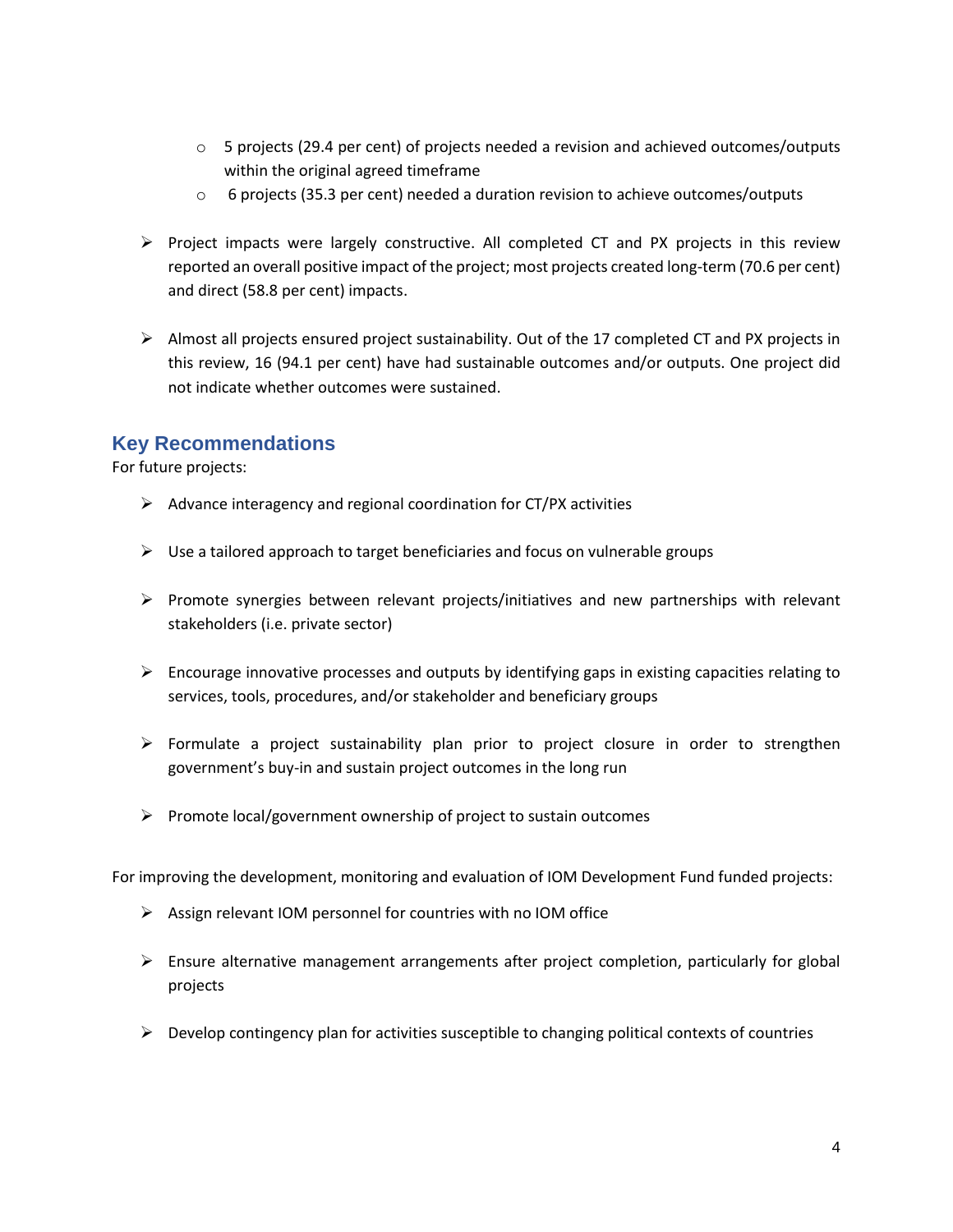# <span id="page-4-0"></span>**2. INTRODUCTION**

## <span id="page-4-1"></span>2.1 Migrants in vulnerable situations and trafficking in persons

Migrants can be highly vulnerable to experiencing exploitation and abuse, including through human trafficking. While there is no internationally accepted definition of a "migrant in vulnerable situations" or "vulnerable migrant," the International Organization for Migration (IOM) relies on the following working definitions:

"Within a migration context, *vulnerability* is the limited capacity to avoid, resist, cope with, or recover from harm. This limited capacity is the result of the unique interaction of individual, household, community, and structural characteristics and conditions."<sup>1</sup> *Migrants in vulnerable situations* refer to those "who are unable to effectively enjoy their human rights, are at increased risk of violations and abuse and who, accordingly, are entitled to call on a duty bearer's heightened duty of care."<sup>2</sup>

*Trafficking in persons* is defined by the *Protocol to Prevent, Suppress and Punish Trafficking*  in Persons Especially Women and Children, supplementing the United Nations Convention *against Transnational Organized Crime* as "the recruitment, transportation, transfer, harbouring or receipt of persons, by means of the threat or use of force or other forms of coercion, of abduction, of fraud, of deception, of the abuse of power or of a position of vulnerability or of the giving or receiving of payments or benefits to achieve the consent of a person having control over another person, for the purpose of exploitation. Exploitation shall include, at a minimum, the exploitation of the prostitution of others or other forms of sexual exploitation, forced labour or services, slavery or practices similar to slavery, servitude or the removal of organs."<sup>3</sup>

There are different patterns of trafficking and forms of exploitation that are prominent in different regions across the world.<sup>4</sup> The availability of data on human trafficking is limited and often unreliable due to its highly sensitive nature. With risks of identifying data subjects and prompting severe repercussions, data on human trafficking often raises privacy and civil liberty concerns.<sup>5</sup>

## <span id="page-4-2"></span>2.2 Counter-Trafficking and Protection and Assistance to Vulnerable Migrants at the IOM

IOM's Migrant Protection and Assistance Division (MPA) is responsible for providing "protection and assistance to migrants in need".<sup>6</sup> Within MPA, the Assistance to Vulnerable Migrants (AVM) Unit oversees

<sup>1</sup> IOM, *Glossary on Migration* (Geneva, 2019). Available at [https://publications.iom.int/system/files/pdf/iml\\_34\\_glossary.pdf.](https://publications.iom.int/system/files/pdf/iml_34_glossary.pdf) 2 Ibid.

<sup>&</sup>lt;sup>3</sup> General Assembly resolution 55/25 on protocol to prevent, suppress and punish trafficking in persons especially women and children (15 November 2000). Available at:

https://www.ohchr.org/en/professionalinterest/pages/protocoltraffickinginpersons.aspx

<sup>4</sup> UNODC, *Global Report on Trafficking in Persons* (Vienna, 2018). Available at: https://www.unodc.org/documents/data-andanalysis/glotip/2018/GLOTiP\_2018\_BOOK\_web\_small.pdf.

<sup>5</sup> CTDC, Telling their Stories through Open Data. 2018. Available at https://www.ctdatacollaborative.org/about-us.

<sup>6</sup> IOM, Migrant Protection and Assistance. 2020. Available a[t https://www.iom.int/migrant-protection-and-assistance.](https://www.iom.int/migrant-protection-and-assistance)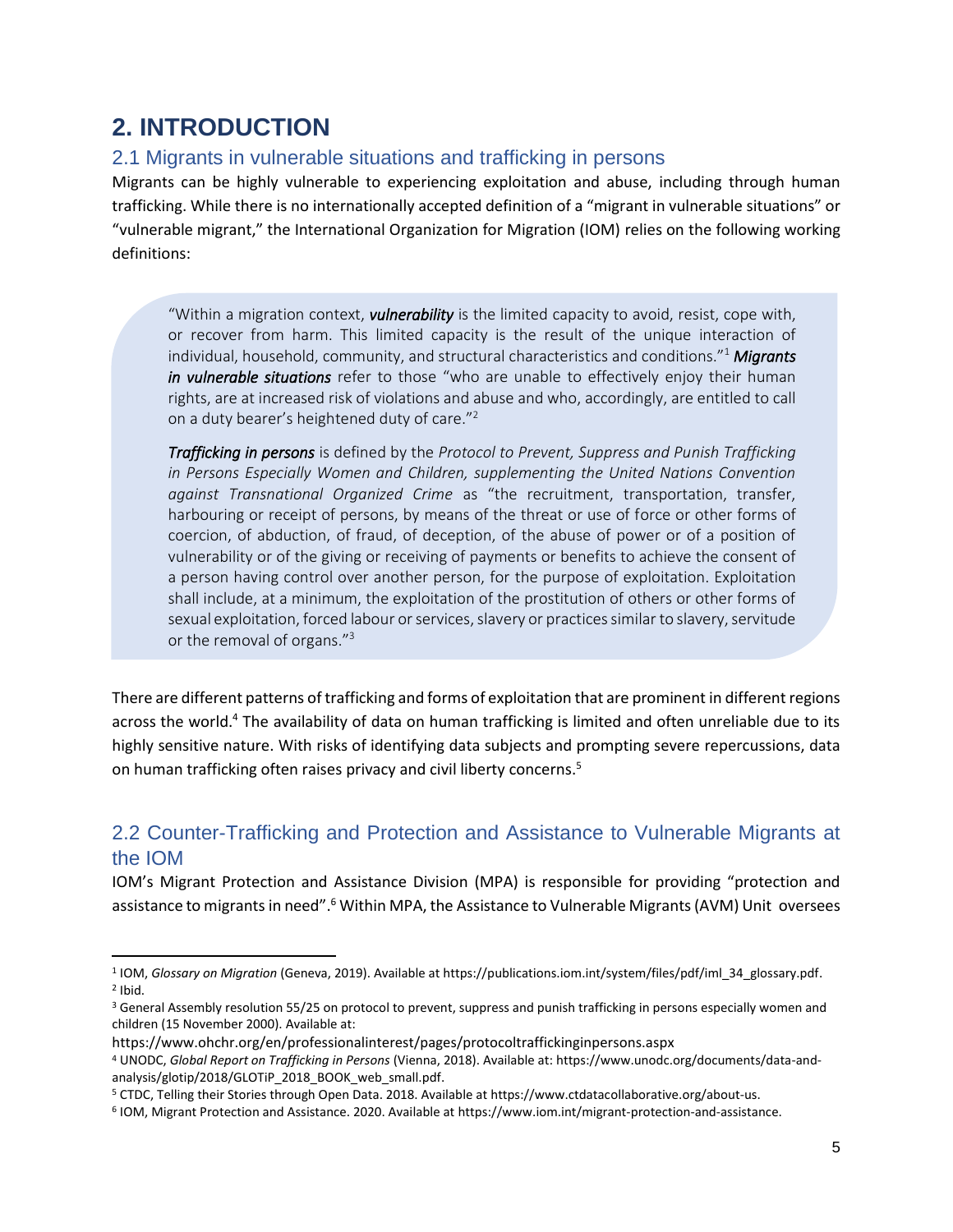protection and assistance for victims of human trafficking, as well as other migrants who are vulnerable, or have been subject to violence, exploitation and abuse.

IOM's counter-trafficking responses focus on prevention, protection and prosecution. Since the mid-1990s, IOM has assisted over 100,000 victims of trafficking on a global level, including women, men and children.<sup>7</sup> In undertaking these initiatives, IOM works in partnership with governments, other United Nations (UN) agencies, international organizations, non-governmental organizations (NGOs), the private sector, and academia.

IOM has committed to the 2030 Agenda for Sustainable Development, particularly the following targets and goal<sup>8</sup>:

- **Target 10.7:** Facilitate orderly, safe, regular and responsible migration and mobility of people
- **Target 5.2:** Eliminate all forms of violence against all women and girls in the public and private spheres
- **Target 8.7:** Take immediate and effective measures to eradicate forced labour, end modern slavery and human trafficking and secure the prohibition and elimination of the worst forms of child labour
- **Target 16.2:** End abuse, exploitation, trafficking and all forms of violence against and torture of children
- **Goal 17:** Strengthen the means of implementation and revitalize the global partnership for sustainable development

The 2030 Agenda for Sustainable Development recognizes migration as an important driver for sustainable development for both migrants and their communities.<sup>9</sup> The IOM has adopted an Institutional Strategy on Migration and Sustainable Development which aims to comprehensively integrate migration and development into policymaking and programming within IOM.<sup>10</sup> Migrants in vulnerable situations are particularly susceptible to exploitation and trafficking, preventing safe and regular mobility. By protecting and assisting migrants in vulnerable situations, IOM can contribute to preventing and eliminating all forms of exploitation, ensuring that human rights are better protected. This can foster safe, regular, and dignified forms of migration and mobility.

In particular, this supports Outcome 1, Deliverable 2 of the Migration and Sustainable Development Strategy which "[supports] governments to enhance pathways for safe and regular migration".<sup>11</sup> It also supports Outcome 2, Deliverable 1 which "[upholds and protects] the rights of migrants and displaced populations".<sup>12</sup> In addition, projects implemented under the IOM Development Fund build the capacities of governments to develop and/or improve policy, legislation, institutional structures, operational systems, human resources, and migration data systems. As such, IOM Development Fund projects directly

<sup>7</sup> IOM, *World Migration Report 2020* (Geneva, 2020). Available at [https://publications.iom.int/system/files/pdf/wmr\\_2020.pdf.](https://publications.iom.int/system/files/pdf/wmr_2020.pdf) <sup>8</sup> UN Department of Economic and Social Affairs, Sustainable Development: The 17 Goals. 2020. Available at

[https://sdgs.un.org/goals.](https://sdgs.un.org/goals)

<sup>9</sup> IOM, Migration and Sustainable Development. 2020. Available at https://www.iom.int/migration-and-development.  $10$  Ibid.

<sup>11</sup> IOM, *IOM Institutional Strategy on Migration and Sustainable Development* (Geneva, 2020). Available at file:///C:/Users/User/Downloads/Migration%20and%20Sustainable%20Development%20Strategy.pdf.  $12$  Ibid.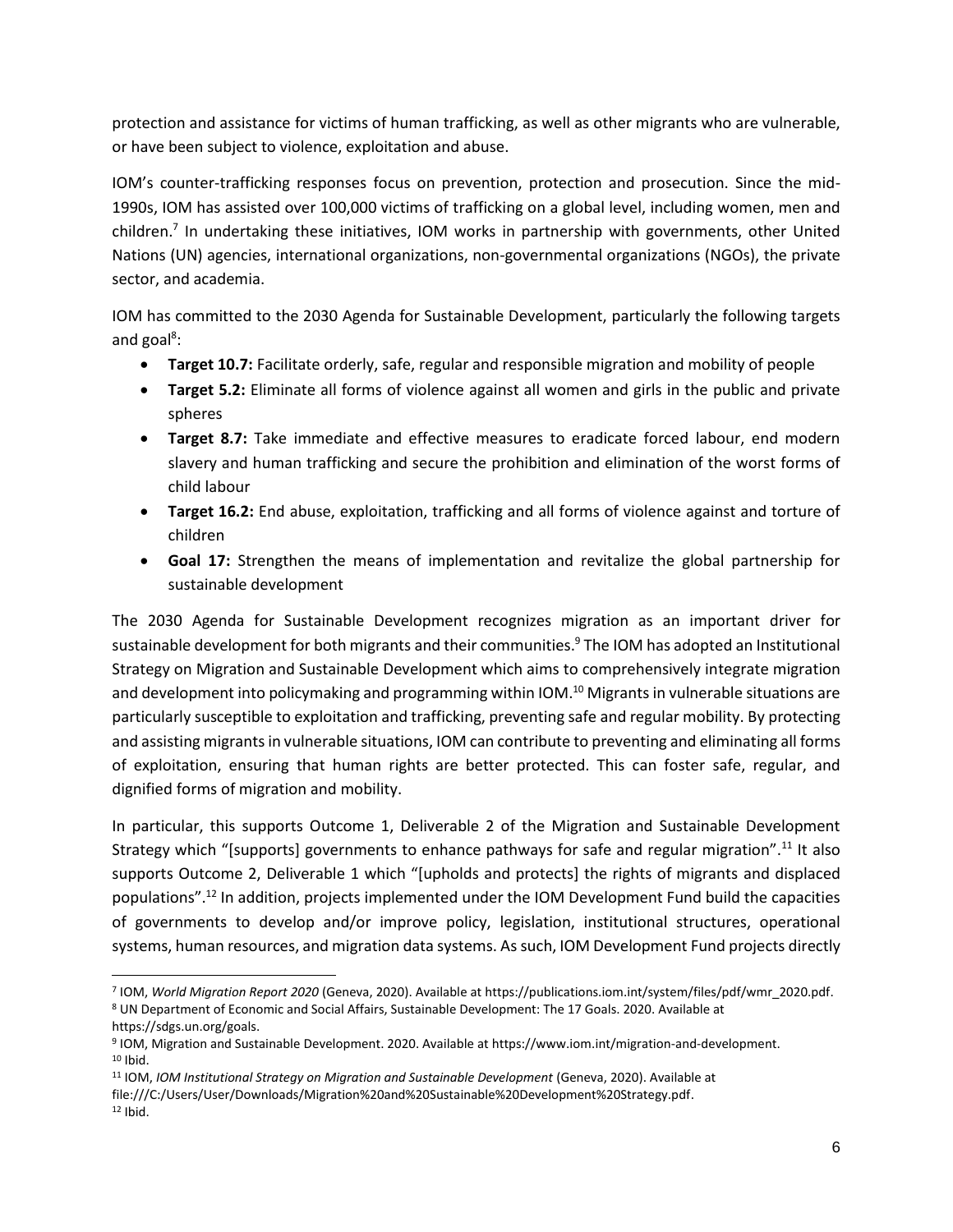support Outcome 3, Deliverable 1 which "[strengthens] institutions and systems to institute good migration governance."<sup>13</sup> With greater institutional capacity of governments to undertake countertrafficking measures and to provide protection and assistance to vulnerable migrations, migration can be leveraged as effective development strategy to drive sustainable development outcomes that benefit both migrants and their communities.

Furthermore, counter-trafficking and protection and assistance to vulnerable migrants contribute to IOM's Migration Governance Framework. In particular, it aligns with Principle 1 which calls for the "adherence to international standards and fulfillment of migrants' rights" and Objective 3 which aims to "ensure that migration takes place in a safe, orderly and dignified manner". 14

## <span id="page-6-0"></span>2.3 The IOM Development Fund and CT/PX Projects

Established in 2001, the IOM Development Fund has provided a unique global resource aimed at supporting developing Member States in their efforts to strengthen their migration management capacity. Since the Fund's creation, it has supported the implementation of over 700 capacity-building projects across 123 benefitting Member States.

As a donor, the IOM Development Fund plays an important role in assisting governments that seek to strengthen their capacities to address and manage migration issues related to migrants in vulnerable situations and trafficking. Under the IOM Development Fund, projects related to counter-trafficking are categorized as "CT" projects. In 2018, counter-trafficking projects were included as part of a new project type namely, protection and assistance to vulnerable migrants, categorized as "PX" projects.

All projects are classified as either primary or secondary project type. Primary types are projects in which the primary objective involves counter-trafficking or protection and assistance to vulnerable migrants. Meanwhile, secondary types are projects that incorporate components of these issue areas but where they do not comprise the main objective.

In 2015, the IOM Development Fund conducted two reviews on completed counter-trafficking related projects between 2008 and 2013: one focusing on prevention and one on protection. In 2020, an updated review was conducted on CT and PX projects funded by the IOM Development Fund between 2015 and 2019.

# <span id="page-6-1"></span>**3. OBJECTIVE**

The objective of this review is to assess 17 completed CT and PX projects that have been funded by the IOM Development Fund between the years 2015 and 2019. The review aims to identify the best practices used to successfully achieve these types of projects. In addition, the review seeks to assess challenges encountered during or after project implementation. For positive findings, the review seeks to distinguish

 $13$  Ibid.

<sup>14</sup> IOM, *Migration Governance Framework* (Geneva, 2016). Available at https://www.iom.int/sites/default/files/aboutiom/migof\_brochure\_a4\_en.pdf.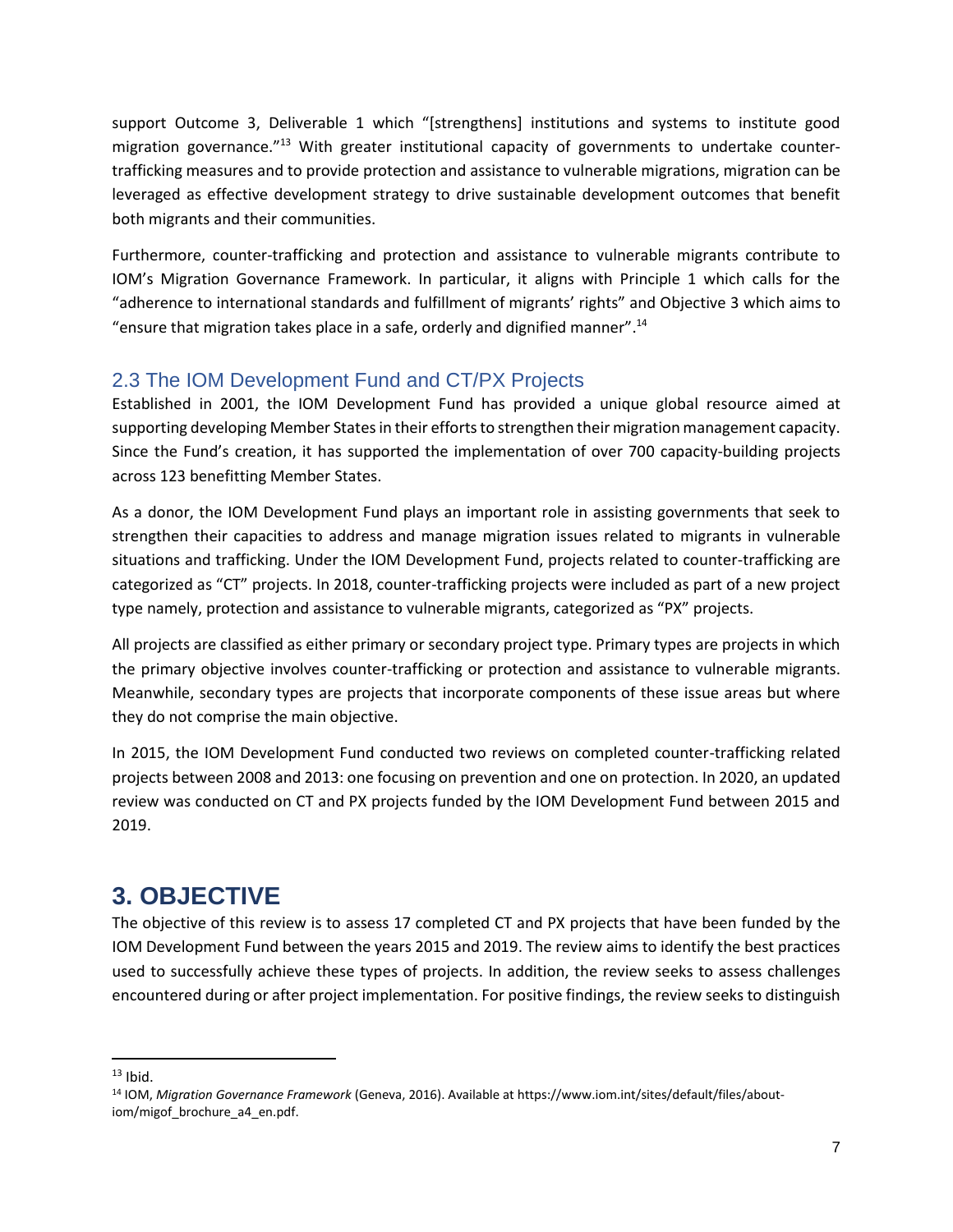how to replicate or sustain good practices for future projects. Using negative findings, the review will develop recommendations to indicate how to rectify or avoid obstructive actions for future projects.

The review will focus on evaluating innovative processes and outputs to identify new methods of achieving capacity-building objectives. It will also provide a limited overview of the sustainability and impact of relevant projects to assess the effectiveness of IOM Development Fund's seed-funding initiatives. The findings and recommendations of this review are intended to better inform the IOM Development Fund's wider strategic approach in project development, implementation, and sustainability. It should be noted that the findings in this review are not based on formal project evaluations.

# <span id="page-7-0"></span>**4. METHODOLOGY**

## <span id="page-7-1"></span>4.1 Project and Parameters

This review provides a assessment of all CT and PX projects funded by the IOM Development Fund from 2015 to 2019. This includes CT and PX projects both as primary project types and as a secondary project types. For the purpose of this review, both primary and secondary projects will be referred to collectively as CT and PX projects, unless otherwise specified. While the review provides an overview of all active and completed CT and PX projects, it focuses only on 17 completed CT and PX projects which were assessed based on their outcomes and outputs, revisions, beneficiaries, impacts, sustainability, successes and challenges (see **Annex 2: List of Projects**).

## <span id="page-7-2"></span>4.2 Data Collection

Once relevant projects were identified, a questionnaire was developed and distributed in September 2020 to respective IOM Missions for their completion (see **Annex 1: Questionnaire**). The questionnaire was framed within the context of completed projects only. The survey included questions on project outcome and outputs, revisions, beneficiaries, impacts, sustainability, challenges, and evaluations. In addition to the questionnaires, final monitoring reports and evaluation reports were reviewed to supplement findings from the questionnaires when necessary. Other project information was gathered through Project Information and Management Application (PRIMA), the IOM website, IOM reports and documents, and other UN websites and reports.

## <span id="page-7-3"></span>4.3 Data Analysis

Based on the analysis of the collected data from the questionnaires, final reports, evaluations, and other sources, the relevant information was categorized and assessed on a quantitative and qualitative basis. The collected data was categorized and evaluated, in order to carry out statistical analysis and generate visualizations of the results. Recommendations were drawn from the observations made in this report.

## <span id="page-7-4"></span>4.4 Limitations

This report is the product of an internal review conducted over a one-month period by the IOM Development Fund. As such, it provides an informal, rapid assessment of the relevant projects. Due to time limitations, the review does not provide an in-depth analysis of each project involved and potential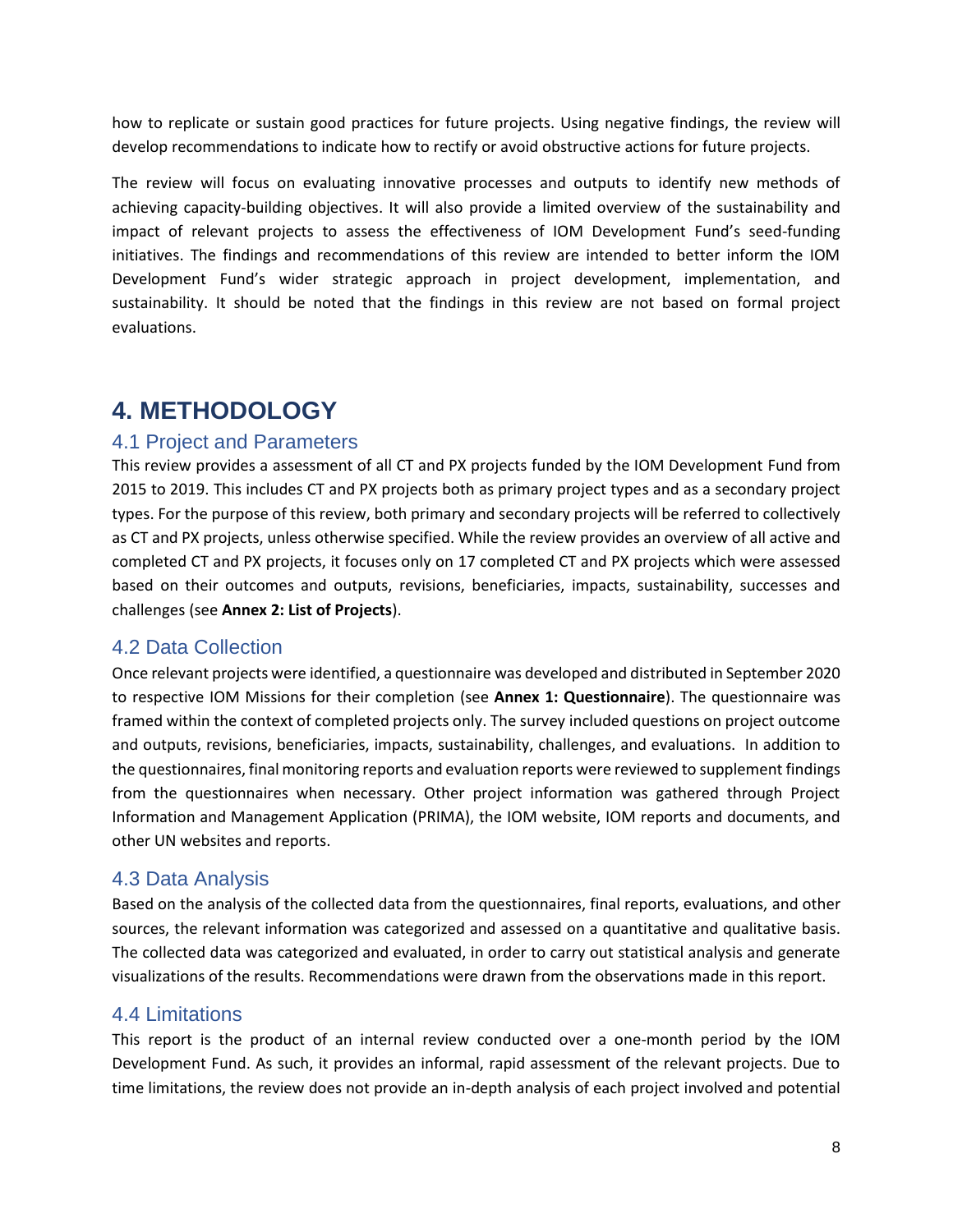confounding variables. Some information acquired from the questionnaires may be based on subjective assessments (i.e. project impact ranking), particularly for projects without formal ex-post evaluations. Furthermore, due to IOM staff turnover, project managers and relevant personnel who were directly involved in project implementation were unavailable for some projects. As a result, the depth of the assessments and information provided in some questionnaires may be limited or incomplete. Finally, while there are ongoing active CT and PX projects between 2015 and 2019, the scope of the review only includes completed projects. Because the sample size is relatively small, the validity of the findings and trends cannot be fully assessed.

## <span id="page-8-0"></span>**5. FINDINGS**

#### <span id="page-8-1"></span>5.1 Project Types

*Figure 1* shows the proportion of CT and PX projects relative to all IOM Development Fund funded projects between 2015 and 2019*. Figure 2.a* shows the number of CT and PX projects per year from 2015 to 2019, in comparison to all IOM Development Fund projects each year. *Figure 2.b* shows the proportion of these projects, as a percentage, relative to all projects per year. The number of CT and PX projects have increased each year. However, while the number of total projects increased significantly in 2019, the overall proportion of PX projects decreased by a considerable amount from previous years.







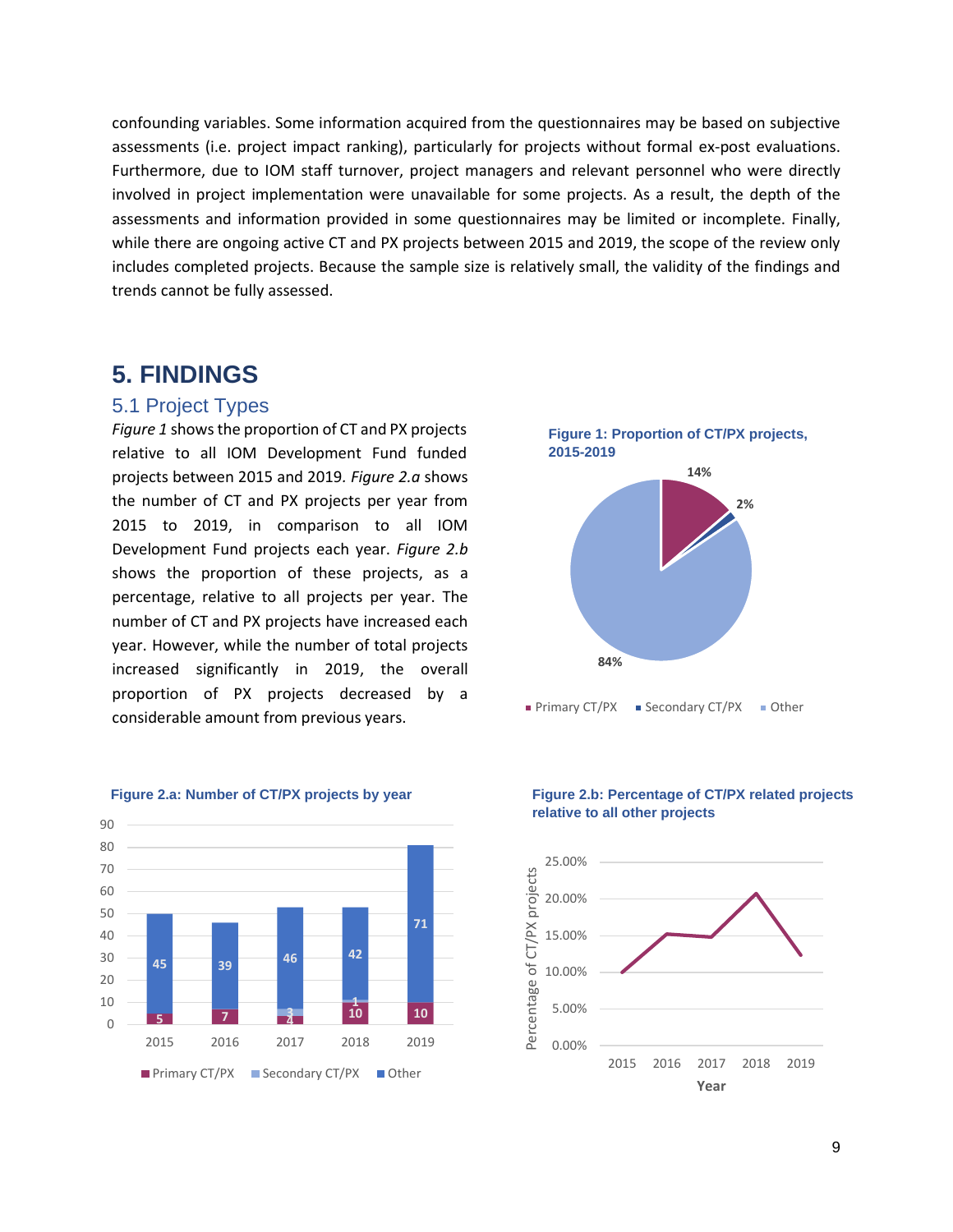*Figure 3* provides an overview of the project status of all CT and PX projects between 2015 and 2019. Out of 40 CT and PX projects funded by the IOM Development Fund, 17 projects (42.5%) have been completed while 23 projects (57.5%) are still active and ongoing.



**Figure 3: Project status of CT/PX projects by year, 2015-2019**

## <span id="page-9-0"></span>5.2 Budget

**Figure 4: Total proportion (%) of CT/PX projects funded by the IOM Development Fund, 2015-2019**



*Figure 4* shows the total proportion of the IOM Development Fund's budget allocated to all CT and PX projects from 2015 to 2019, relative to other project types. As a whole, 15 per cent of IOM Development Fund's budget was allocated to CT and PX projects.

Meanwhile, *Figure 5* below compares the IOM Development Fund's total amount of funding per year distributed globally for all project types with the total funding granted per year for CT and PX projects. This comparison takes into account all active and completed projects between 2015 and 2019. *Figure 6* illustrates the proportion of IOM Development Fund's total budget allocated per year towards CT and PX projects between 2015 and 2019. The trends shown in *Figure 5* and *Figure 6*  show that while IOM Development's budget has increased

significantly, there has been proportionally less funding towards CT and PX projects since 2019. This is inconsistent with trends from previous years where the proportion of funding for CT and PX projects steadily increased. As mentioned in the previous section, since 2019, there have been decreased number of PX projects implemented, relative to other project types.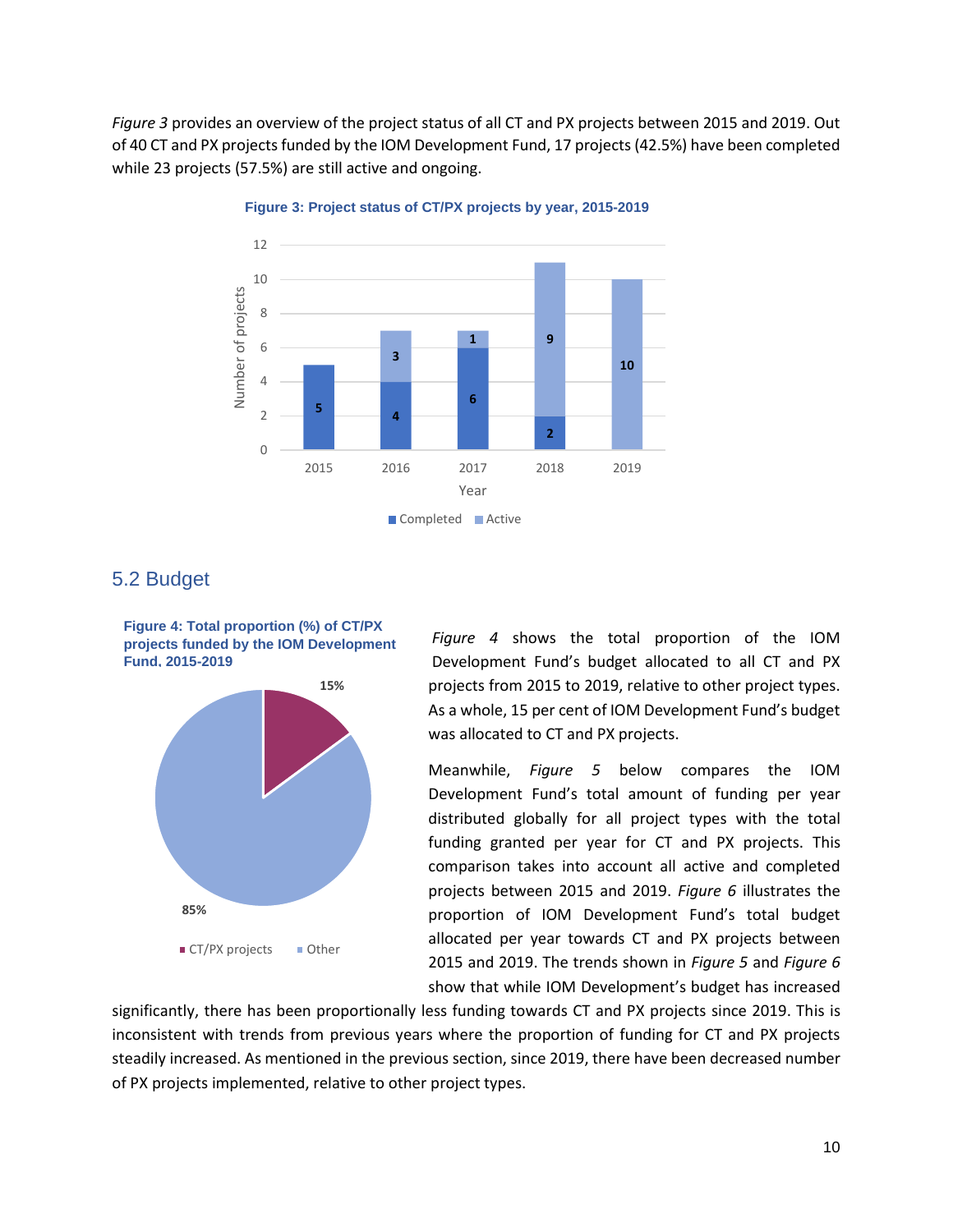

#### **Figure 5: IOM Development Fund budget distributed to CT/PX projects per year, as total amounts (USD)**





To qualify for IOM Development Fund funding, countries must be designated by the World Bank as lowto upper middle-income economies. There are two lines of IOM Development Fund funding (Line 2 increased from January 2020, as a result of a recommendation from the  $3<sup>rd</sup>$  Evaluation of the Fund which led to a revision to the SCPF Resolution No. 18 in late 2019.):

- **1. Line 1:** USD 100,000 for national and regional projects (with exceptional increases at the regional project level up to USD 200,000); and
- **2. Line 2:** USD 300,000 for national projects and USD 400,000 for regional projects.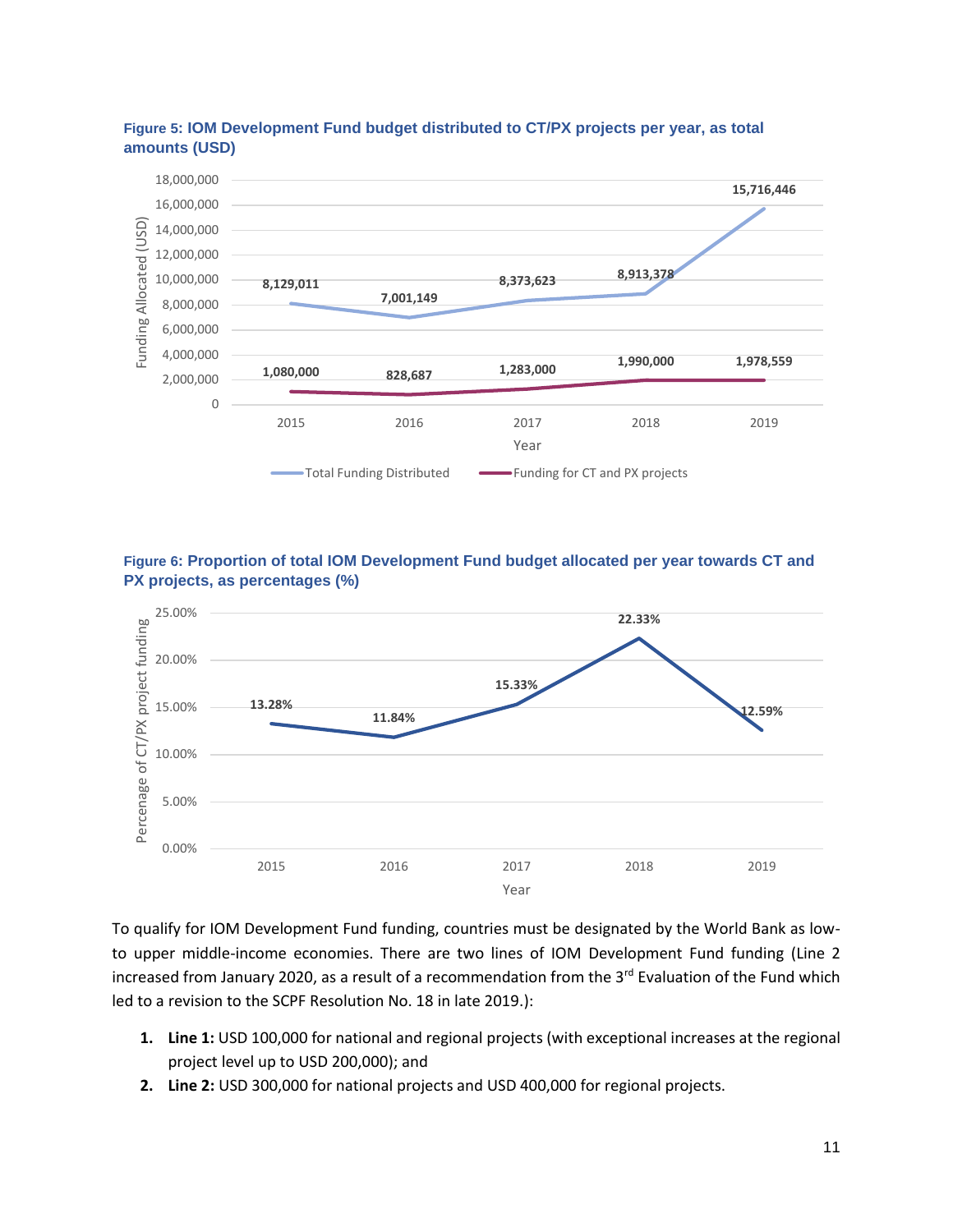As shown in *Figure 7*, the majority of the CT and PX projects between 2015 and 2019 acquired Line 2 funding. Out of 40 projects, 35 CT/PX projects (85.7 per cent) received Line 2 funding whereas only 5 (14.3 per cent) received Line 1 funding.



#### **Figure 7: Number of CT/PX projects with Line 1 and 2 funding, 2015-2019**

#### <span id="page-11-0"></span>5.3 Region

IOM Development Fund projects are categorized by six regions: (1) Africa; (2) Americas and the Caribbean; (3) Asia and Oceania; (4) Europe; (5) Middle East; and (6) Global or inter-regional. *Figure 8* shows the regional distribution of all 40 CT and PX related projects(as a percentage) funded between 2015 and 2019. While there is some level or proportional distribution, the highest number of CT and PX projects were implemented in the Latin America & Caribbean region, followed by Asia & Oceania, then Africa. During the time period under review, there were no CT and PX projects approved for the Middle East.





**Latin America and the Caribbean** Asia and Oceania Africa **Europe** Global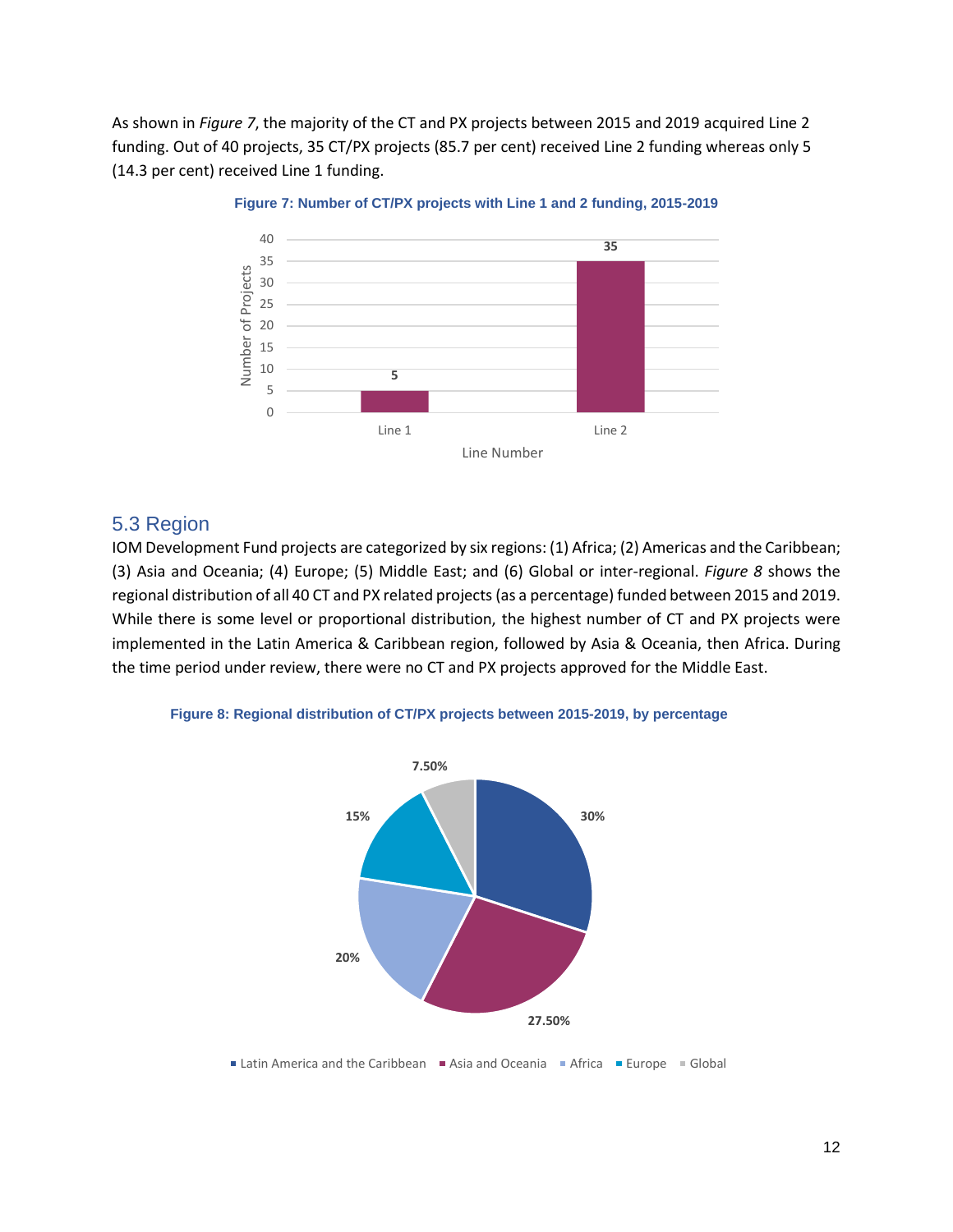*Table 1* shows the regional distribution of CT and PX projects per year. For the most part, projects funded in Latin America & the Caribbean have become more prevalent over the time period, whereas projects in Africa, Asia & Oceania, and Europe have largely had a consistent occurrence. In 2019, the distribution of projects ranged through all regions, except the Middle East where no projects were approved during the time period.

| Year | <b>Region</b>                 | <b>Number of projects</b> |
|------|-------------------------------|---------------------------|
| 2015 | Africa                        | 1                         |
|      | Asia & Oceania                | 2                         |
|      | Europe                        |                           |
|      | Latin America & the Caribbean | 1                         |
| 2016 | Africa                        | 3                         |
|      | Global                        | 1                         |
|      | Latin America & the Caribbean | 3                         |
| 2017 | Asia & Oceania                | 3                         |
|      | Europe                        | 1                         |
|      | Latin America & the Caribbean | 3                         |
| 2018 | Africa                        | 1                         |
|      | Asia & Oceania                | 3                         |
|      | Europe                        | 3                         |
|      | Latin America & the Caribbean | 4                         |
| 2019 | Africa                        | 3                         |
|      | Asia & Oceania                | 3                         |
|      | Europe                        | 1                         |
|      | Global                        | V                         |
|      | Latin America & the Caribbean | 1                         |

#### **Table 1: Regional distribution of CT/PX projects, per year (2015 to 2019)**

## <span id="page-12-0"></span>5.4 Project Categories

Based on the main project goals and results, the 17 completed CT and PX were classified by six different project categories: (1) Awareness and Skills/Knowledge Development; (2) Standard Operating Procedures (SOPs) and Guidelines; (3) Operational Tools; (4) Policy Development; (5) Infrastructure; and (6) Specialized Unit/Task-Force. It should be noted that while projects are categorized for this review, the outcomes and outputs did overlap several categories.

1. **Awareness & Skills/Knowledge Development:** Projects that focus on raising awareness or building the knowledge and skills of government actors and other relevant stakeholders, with the purpose of improving institutional capacity to provide services/assistance to vulnerable migrants. This is achieved through training workshops, knowledge-building activities, awareness campaigns, etc.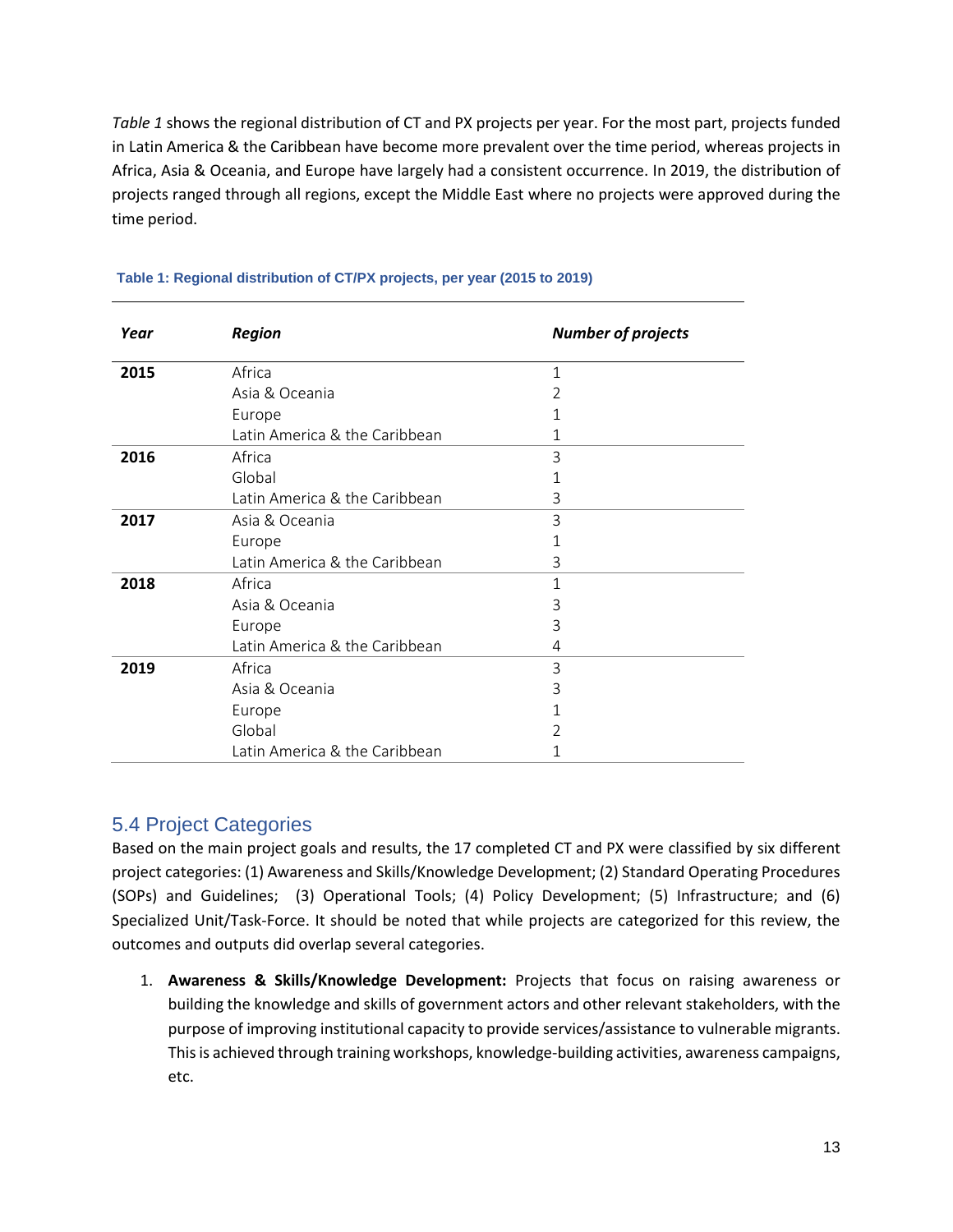- 2. **SOPs and guidelines:** Projects that focus on promoting, enhancing or developing standard operating procedures, operational guidelines or principles, best practices, manuals or handbooks to improve services/assistance to vulnerable migrants.
- **3. Operational tools:** Projects that focus on promoting, enhancing, or developing operational tools with the purpose of supporting initiatives to protect and assist vulnerable migrants and counter trafficking in persons, including by using databases, online portals, information systems, mobile applications, etc.
- **4. Policy development:** Projects that focus on enhancing or developing policy documents, legislations, policy implementation, or national plans aimed at countering trafficking in persons and protecting and assisting vulnerable migrants.
- **5. Infrastructure:** Projects that focus on enhancing or developing infrastructure for the purpose for providing services/assistance to vulnerable migrants, such as resource centres and schools.
- **6. Specialized Unit:** Projects that focus on creating and assigning specialized units or taskforces that are mandated to undertake counter-trafficking initiatives or providing services/assistance to vulnerable migrants.



#### **Figure 9: Completed CT/PX projects by project category, 2015-2019**

*Figure 9* displays the number of completed CT and PX projects in each project category. Projects in the Category 1, Awareness & Knowledge/Skills Development, are the most common, comprising 5/17 projects, 29.4 per cent of the projects. Projects in Category 3, Operational Tools, follow with 4/17 projects, 23.5 per cent. Categories 2 and 4, SOPs & Guidelines and Policy Development, each comprise 3/17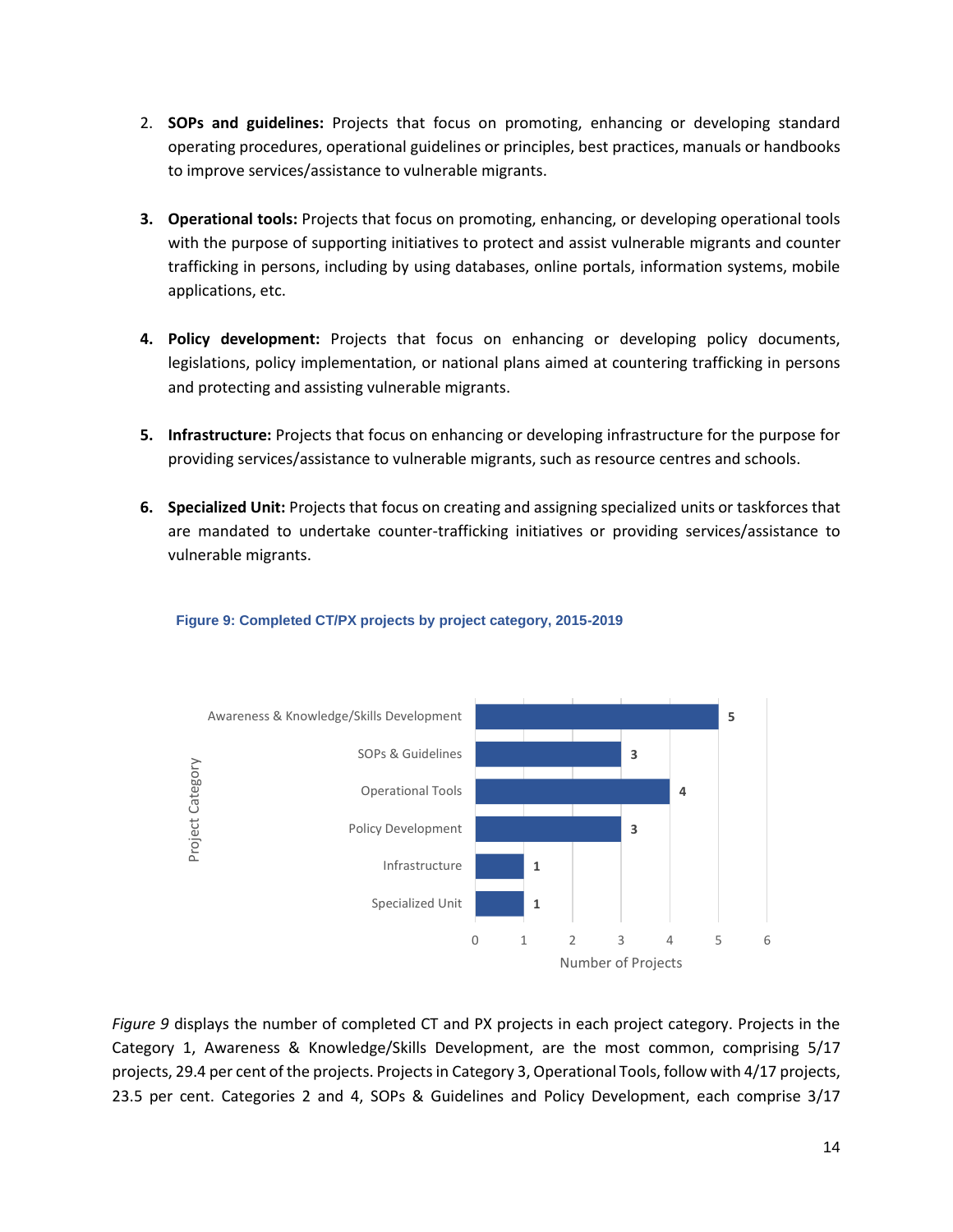projects, 17.6 per cent of total projects. Finally, projects in both Categories 5 and 6, Infrastructure and Specialized Unit, are the least common comprising 1/17 projects, 5.9 per cent each. *Table 2* indicates the projects under each category:

| <b>Project Category</b>                  | <b>Projects (Refer Annex 2: List of Projects)</b> |  |
|------------------------------------------|---------------------------------------------------|--|
| Awareness & Knowledge/Skills Development | CT.0940, CT.1003, CT.1093, CT.1168, CE.0373       |  |
| SOPs & Guidelines                        | CT.0921, CT.0975, CT.0985                         |  |
| Operational Tools                        | CT.0887, CT.0938, CT.0944, LM.0321                |  |
| Policy Development                       | CT.1061, CT.1082, CT.1095                         |  |
| Infrastructure                           | CT.0988                                           |  |
| Specialized Unit                         | PX.0009                                           |  |

#### **Table 2: Projects and Categories, 2015-2019**

## <span id="page-14-0"></span>5.5 Outcomes and Outputs

According to the IOM Project Handbook, *outcomes* are the broader "intended changes in institutional performance, individual or group behaviour, or the political, economic or social position of the beneficiaries".<sup>15</sup> Examples of outcomes include policy development, training of trainers, and the use of the standard operating procedures in everyday processes, etc.

*Outputs* are the narrower "intended changes in skills or abilities of the beneficiaries, or the availability of new products or services as a result of project activities".<sup>16</sup> Examples of outputs include officials trained in counter-trafficking activities, and standard operating procedures available, etc.

Out of the 17 completed CT and PX projects in this review, 14 projects (82.4 per cent) fully achieved planned outcomes and delivered expected outputs. Two projects (CT.1061 and CT.1095) had a combination of fully and partially completed outcomes and outputs. While outcomes were achieved, these projects had one output each that was partially delivered or adjusted. CT.1061 produced a mobile application, MigApp, which was available as planned, but only in one language. At the time of completion, the inclusion of other relevant languages was still in process. Meanwhile, CT.1095 did not deliver a training workshop at the central government level as planned due to the country's socio-political crisis, and instead delivered a training at the local level. Only one project (CT.0944) had outcomes that were not met or produced as well as partially delivered. CT.0944 partially achieved two out of four outcomes and failed to deliver one because the incorporation of the payment system of the project's online crowd-funding portal was incomplete. For this reason, the online portal did not go live as planned.

<sup>15</sup> IOM, *IOM Project Handbook* (Geneva, 2017).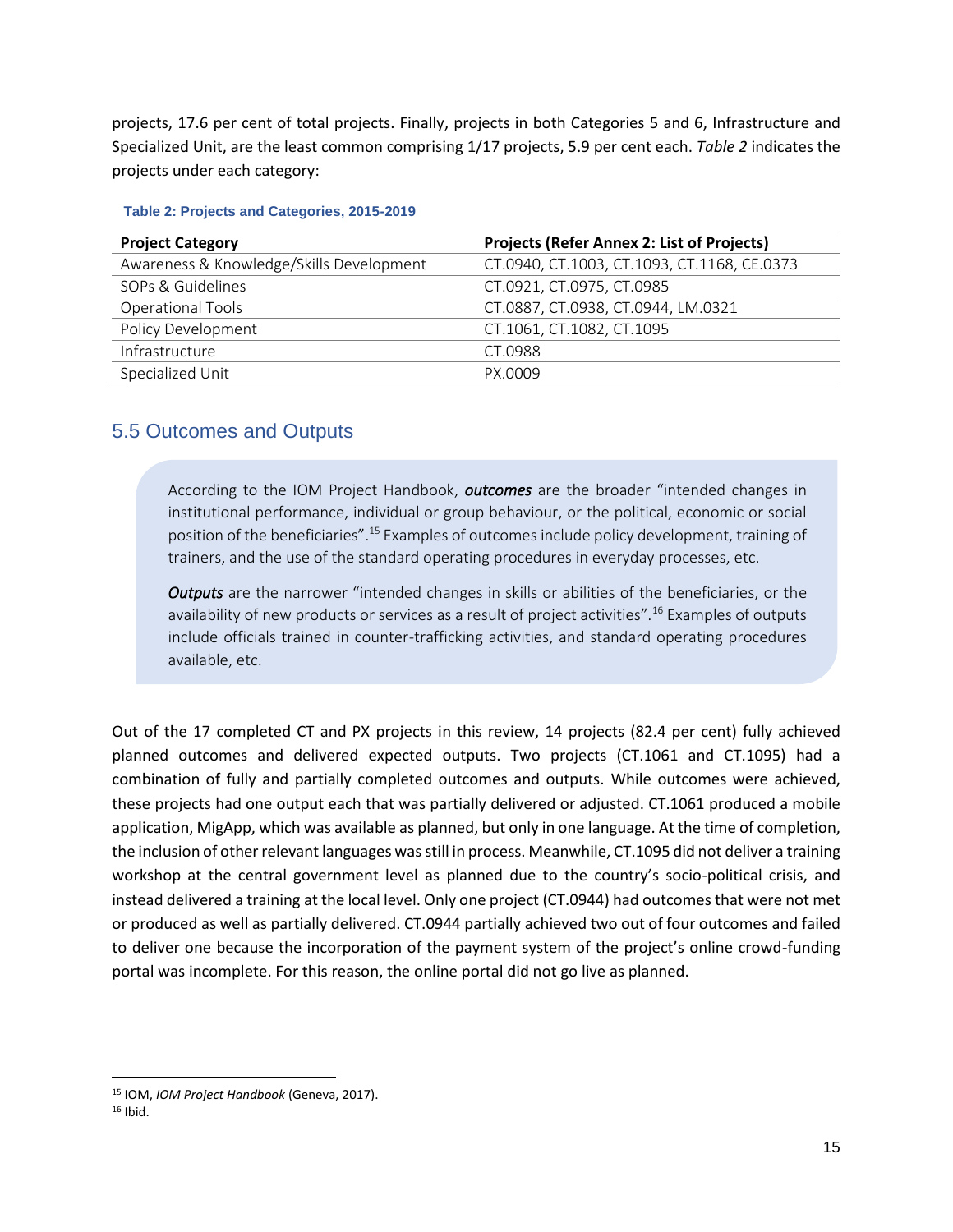Outputs produced under projects in Category 1, Awareness & Knowledge/Skills Development, are outlined in *Table 3*. In relation to counter-trafficking and protection and assistance to vulnerable migrants, these outputs led to outcomes of strengthened or increased capacity of local authorities, judiciary, and government; awareness among relevant actors; flow of information; VoTs and potential VoTs reported, identified and/or referred; management of VoTs cases; judicial capacity; protection of rights of VoTs and potential VoTs; and improved social and economic conditions.

**Table 3: Outputs produced under Category 1 projects, Awareness & Knowledge/Skills Development**

| Project | <b>Outputs</b>                                                                               |
|---------|----------------------------------------------------------------------------------------------|
| CT.0940 | Training for various actors; awareness-raising events; exchange of best practices (via       |
|         | national committees established)                                                             |
| CT.1003 | Training on issue of trafficking in persons; database developed to register VoTs; awareness  |
|         | campaign                                                                                     |
| CT.1093 | Skills & knowledge of judicial staff to apply law; methodologies/tools to identify & protect |
|         | VoTs; awareness raising activities                                                           |
| CT.1168 | New skills & knowledge to apply law; access to information for vulnerable populations        |
| CE.0373 | New mechanisms and information available to provide guidance; technical assistance for       |
|         | income-generation pilot initiative                                                           |

Outputs delivered under Category 2, SOPs and Guidelines, are outlined in Table 4. These outputs led to outcomes of strengthened or increased engagement of government and private sector; practice of ethical recruitment by private companies and suppliers; guidance with strategies to increase capacities, cooperation mechanism with guides; skills to identify and screen migrants for vulnerabilities and refer for services/assistance.

#### **Table 4: Outputs produced under Category 2 projects, SOPs and Guidelines**

| Project | <b>Outputs</b>                                                                             |
|---------|--------------------------------------------------------------------------------------------|
| CT.0921 | Enhanced understanding of Corporate Social Responsibility (CSR) principles among           |
|         | companies and governments; access to information on good practices; awareness of risks     |
|         | of exploitation/trafficking in supply chains; private companies & suppliers identified for |
|         | technical assistance; acquired skills and knowledge; new partnership between               |
|         | government and private sector, training on Corporate Responsibility to Eliminate Slavery   |
|         | and Trafficking (CREST) framework                                                          |
| CT.0975 | Guideline; conclusions and guideline documents                                             |
| CT.0985 | IOM Handbook on Protection and Assistance for Migrants Vulnerable to Violence,             |
|         | <b>Exploitation and Abuse</b>                                                              |

Outputs produced under Category 3, Operational Tools, are outlined in *Table 5*. These outputs led to outcomes of identification of needs, gaps, and successful past CT interventions; increased understanding of and capacity to address needs/gaps; improved identification, protection, and attention of migrants;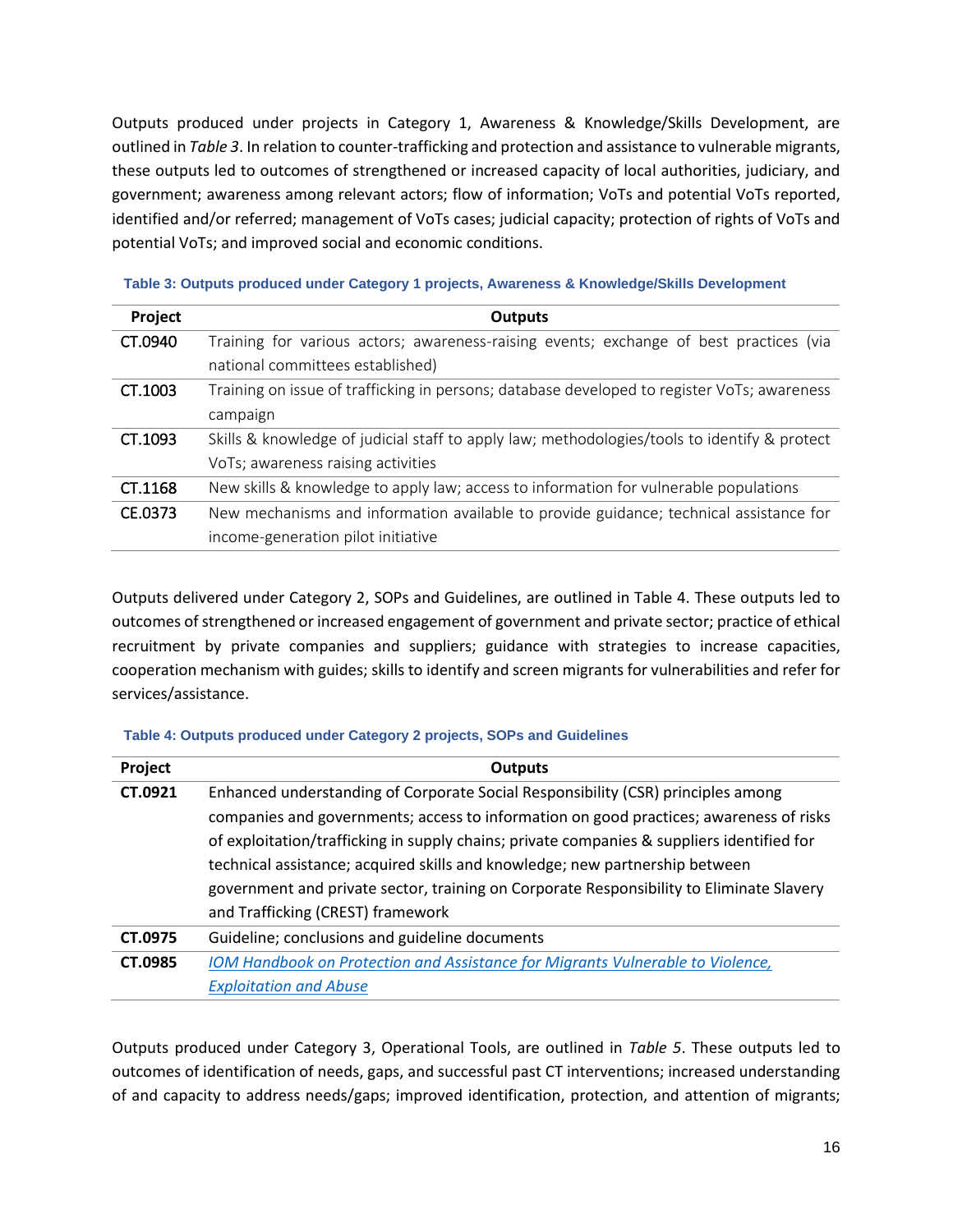institutional integration of online portal with IOM policies/programmes; greater willingness to practice safe and informed migration; and improved capacities to assist migrant workers.

| Table 5: Outputs produced under Category 3 projects, Operational Tools |  |  |  |
|------------------------------------------------------------------------|--|--|--|
|                                                                        |  |  |  |

| Project | <b>Outputs</b>                                                                               |
|---------|----------------------------------------------------------------------------------------------|
| CT.0887 | Streamlined assessment tool; comprehensive final report analysing data using assessment      |
|         | tool; presentation of report to stakeholders                                                 |
| CT.0938 | Information system for registration, referral, and follow-up of cases of protection services |
|         | requested by migrants; strengthening of technical capacities and knowledge of consular       |
|         | official                                                                                     |
| CT.0944 | Online portal for crowdfunding; SOPs on how to assist trafficking survivor through portal    |
| LM.0321 | Online job portal; accurate and reliable information available on job portal; manual for     |
|         | counselling services; capacity-building trainings; Training of Trainers (ToTs)               |

Outputs produced under Category 4, Policy Development, are outlined in Table 6. These outputs led to outcomes of improved national legislation to counter trafficking in persons; applied knowledge and skills of trained law enforcement and NGOs; creation and/or update of public policies; law implemented through institutional assistance and protection of VoTs; law implemented through strengthened institutional capacity to investigate and condemn traffickers.

**Table 6: Outputs produced under Category 4 projects, Policy Development**

| Project | <b>Outputs</b>                                                                                |
|---------|-----------------------------------------------------------------------------------------------|
| CT.1061 | Regional assessment; recommendations; employed information & communications                   |
|         | technology strategies; mobile phone awareness application; improved capacity,                 |
|         | knowledge, skills of law enforcement and NGOs                                                 |
| CT.1082 | Diagnosis on empowerment/protection of migrant women; protocol of care and protection         |
|         | for women; shared good practices and recommendations                                          |
| CT.1095 | Training plan; strengthened capacities to promote attention & protection services; self-train |
|         | into consular protection and affairs; resources and technological channels for services;      |
|         | strengthened capacity for investigation and sanction of crimes; research agencies have        |
|         | resources and evidence retention in cases of trafficking in persons                           |

Outputs under Category 5, Infrastructure, are outlined in *Table 7.* These outputs led to the outcomes of the MRC being an ideal space for specialized care for vulnerable migrants and officials providing differentiated attention to migrants.

**Table 7: Outputs produced under Category 5 projects, Infrastructure** 

| Project | <b>Outputs</b>                                                                         |
|---------|----------------------------------------------------------------------------------------|
| CT.0988 | Rehabilitation of a Migrant Reception Centre (MRC); border control staff training; and |
|         | provision of material and equipment to a Migration School                              |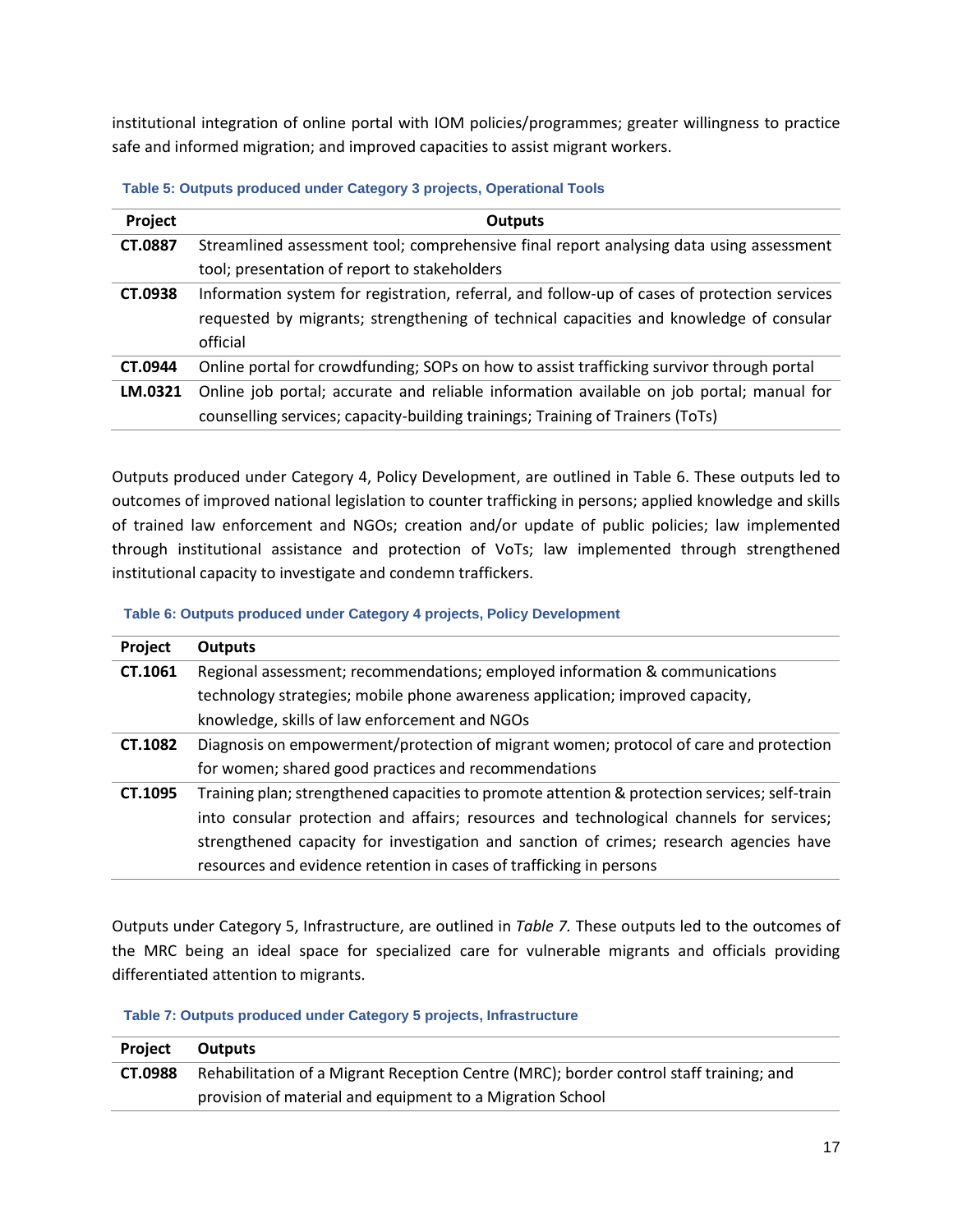Outputs under Category 6, Specialized Unit, are outlined in *Table 8.* These outputs led to the outcome of successfully identifying trafficking in persons and prosecuting perpetrators.

#### **Table 8: Outputs produced under Category 6 projects, Specialized Unit**

| <b>Project</b> | <b>Outputs</b>                                                                            |
|----------------|-------------------------------------------------------------------------------------------|
| <b>PX.0009</b> | Establishment of new Special Anti-Trafficking and Smuggling Investigation Unit; increased |
|                | cooperation and capacities to identify, prosecute, and prevent trafficking in persons     |

## <span id="page-17-0"></span>5.6 Beneficiaries

14 out of 17 projects (82.4 per cent) reached all intended beneficiaries. Main project beneficiaries include government officials, institutions, non-governmental organizations (NGOs), civil society organizations (CSOs), irregular migrants, victims and potential VoTs, private sector entities, and legal and judicial representatives. Three projects (17.6 per cent) did not reach all intended beneficiaries: two projects (CT.1093 and CT.0940) fell short of attaining the target number of beneficiaries while one project (CT.0944) did not reach its beneficiaries due to the inability to deliver main project outcomes.

Three projects (CT.1003, CT.1082, and CT.1093) were able to successfully reach unintended beneficiaries. These unintended beneficiaries include:

- the wider citizenry, (reached through public awareness campaign under project CT.1003);
- national institutions for women protection and migration (reached through involvement in reviewing guidelines and regional forum under project CT.1082); and
- students (reached through training under project CT.1093).

### <span id="page-17-1"></span>5.7 Innovative Processes

IOM Development Fund seed-funding aims to foster innovative projects to address Member States' capacity-building needs. The Fund encourages innovative processes and outputs to promote new ideas and inventive solutions to key issues related to migration management.

Out of the 17 completed projects in this review, 10 projects (58.82 per cent) reported having produced or involved innovative processes and/or outputs. These are outlined in *Table 2*:

| <b>Project ID</b> | Innovation(s)                                                                               |
|-------------------|---------------------------------------------------------------------------------------------|
| CT.0921           | The project involved private sector engagement including with companies in SEZs and         |
|                   | recruitment agencies, which was a relatively new stakeholder group for IOM. A               |
|                   | documentation of successful interventions was developed for IOM's internal use to guide IOM |
|                   | in effectively building more strategic private partnerships in the future.                  |

**Table 2: Innovative processes or outputs by projects**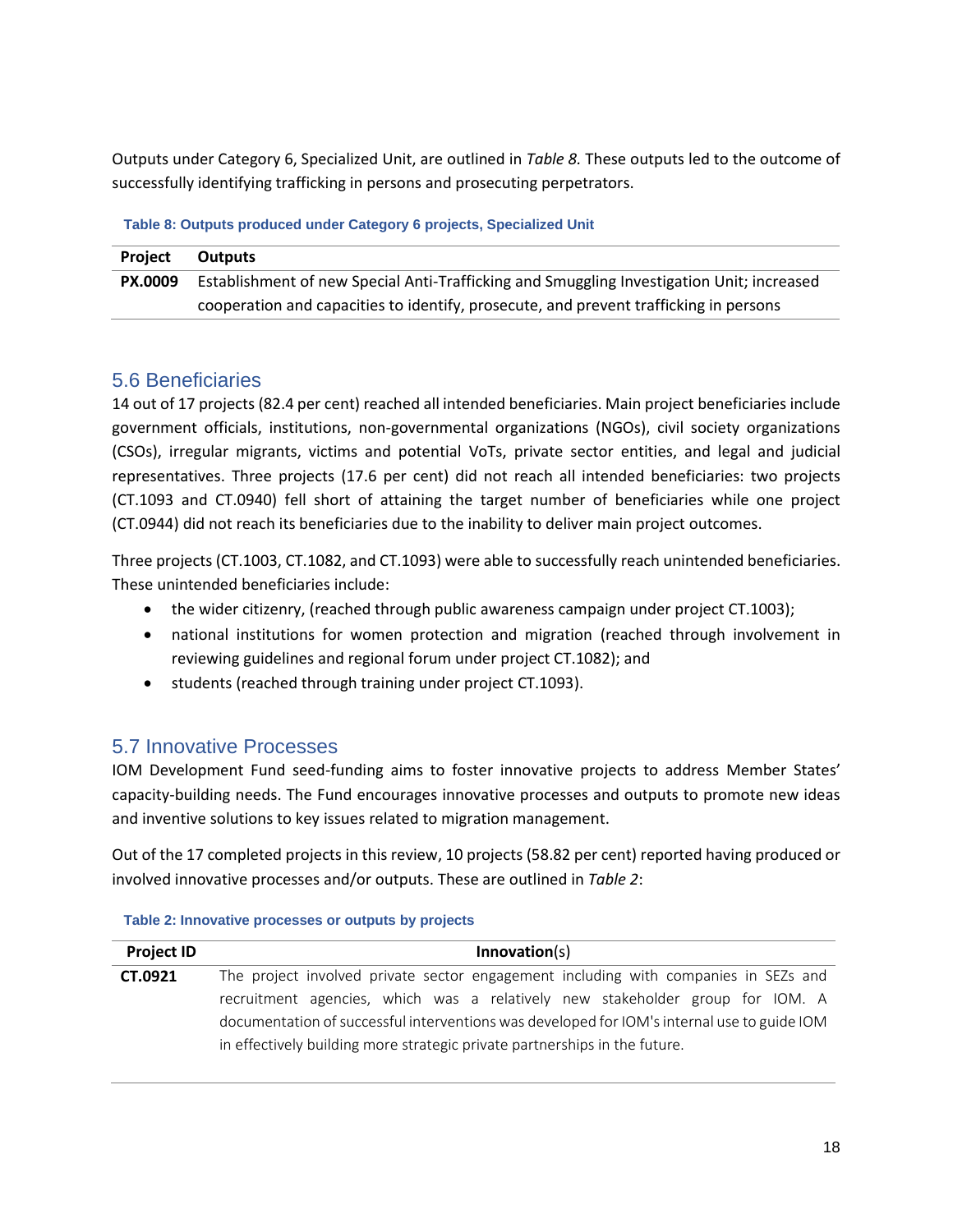| CT.0938 | The project developed the standardization and homologation of the protection services that<br>the Ministry of Foreign Affairs provides through its consular network to Honduran migrants,<br>developing work sessions and consultation spaces with consuls and ambassadors from Mexico<br>and the United States mainly, as well as protection officers and high-level officials from the<br>Chancellery. |
|---------|----------------------------------------------------------------------------------------------------------------------------------------------------------------------------------------------------------------------------------------------------------------------------------------------------------------------------------------------------------------------------------------------------------|
| CT.0944 | 6Degree.org was the world's first crowd funding portal enabling the public to directly support<br>the assistance and reintegration of individual survivors of human trafficking in a safe and<br>secure way by donating towards IOM's time-tested assistance mechanisms.                                                                                                                                 |
| CT.0985 | This project produced a new <i>IOM Handbook on Protection and Assistance for Migrants</i><br>Vulnerable to Violence, Exploitation and Abuse . The approach to developing the Handbook<br>involved extensive consultation with a broad range of UN agencies, IOM staff, experts and<br>representatives of VoTs.                                                                                           |
| CT.0988 | This project produced an informal repository of teaching resources built through the<br>collection of cases and real emblematic situations faced at the different border posts. These<br>were resourceful for discussion and case studies during trainings.                                                                                                                                              |
| CT.1003 | Local public service announcements were developed using local models and popular faces of<br>St. Lucia, with the purpose of conveying a stronger message that resonated throughout the<br>country, rather than using conventional communications and awareness raising methods.                                                                                                                          |
| CT.1061 | A mobile awareness application was developed to cover the whole Central Asian region.<br>Furthermore, a training module for law enforcement was developed and translated to Kazakh,<br>Kyrgyz and Tajik languages to be promoted to local law enforcement academies and included<br>in their curriculum.                                                                                                 |
| CT.1082 | This project developed regional guidelines on the assistance and protection of women in the<br>context of migration. The diagnosis undertaken as part of the project concluded that no<br>regional (or national) instrument of this kind had been developed prior to this.                                                                                                                               |
| LM.0321 | The project successfully launched and established an online job portal which contains up-to-<br>date information on verified jobs in destination countries. The Job Portal is linked to select<br>Migrant Resource Centres (MRCs) across Nepal.                                                                                                                                                          |
| PX.0009 | This project supported the establishment of Special Anti-Trafficking and Smuggling<br>Investigation Unit. IOM advocated for the employment of female officers in order to ensure<br>gender sensitive approach.                                                                                                                                                                                           |

The innovative processes and outputs produced by the respective projects addressed gaps in existing capacities in relation to partnerships, services, tools, guidance documents, and beneficiary groups. Through these innovative processes, the respective projects successfully overcame these gaps.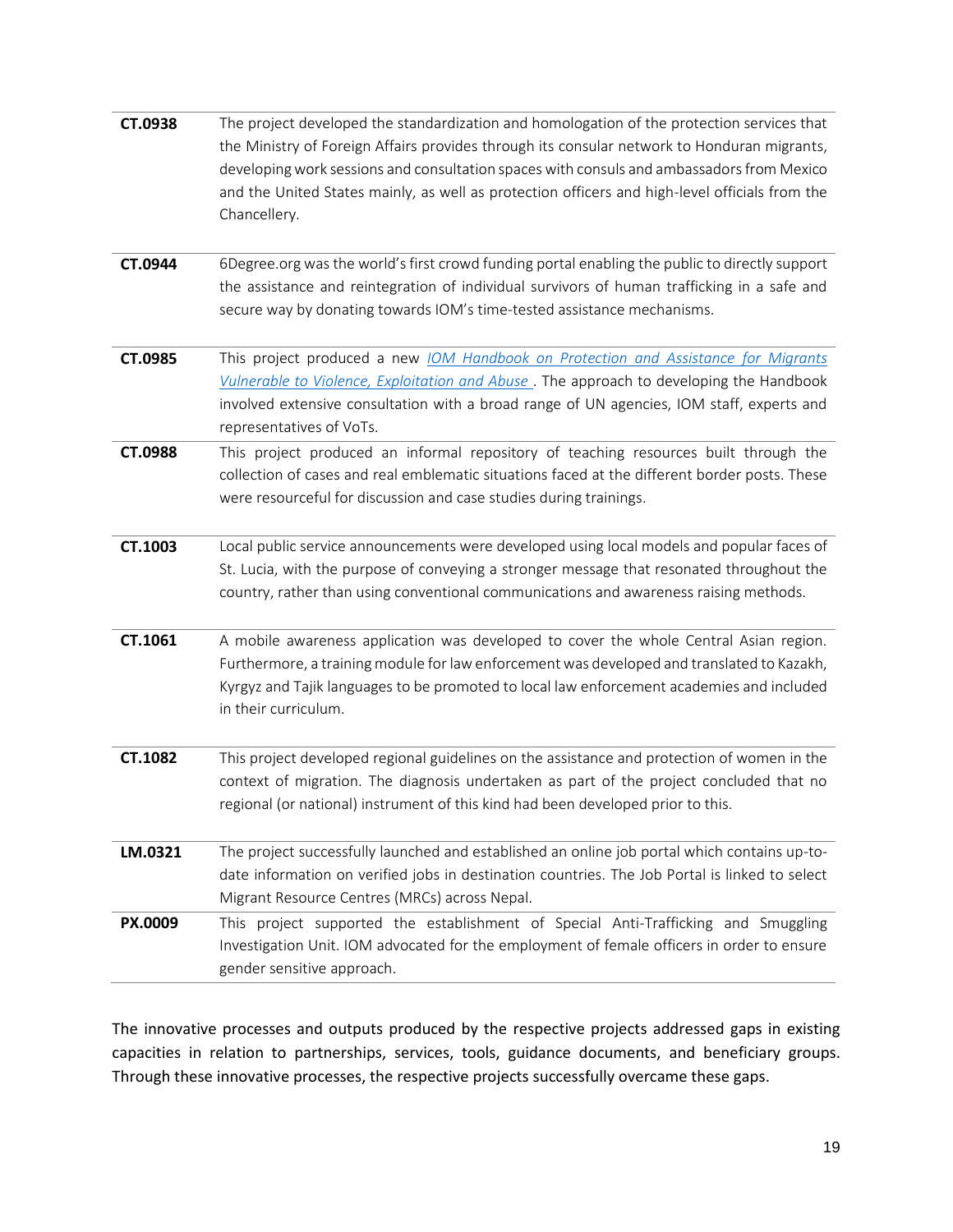## <span id="page-19-0"></span>5.8 Challenges

All projects encountered challenges during project implementation. The Figure below highlights 13 common challenges faced by projects in this review and the number of projects that have encountered each one. Some of the most prominent challenges encountered by the projects include a lack of coordination amongst government counterparts, difficulty accessing data, political instability, and internal IOM challenges. Seven other challenges not listed were also highlighted by projects. These include security issues related to public disturbances and riots; delays in producing project outputs due to changes in SOPs; changing incumbents of project partner; issues related to private sector engagement; lack of consensus among partners; and new policies hindering project design.

#### **Figure 10: Challenges Encountered by IOM Development Fund funded CT and PX projects, 2015-2019**



Due to challenges encountered during project implementation, six out of 17 projects or 35.3 per cent (CT.0938, CT.0940, CT.0944, CT.0975, CT.1003, CT.1095) were unable to realize some activities or outputs. Five projects (29.41 per cent) also indicated that there were some weaknesses in the project design that were uncovered during project implementation. For four of these projects, possible ways of improving these weaknesses were specified:

• **CT.0975 –** This project found that the formulation of the Results (Matrix (RM) did not meet the IOM Project Handbook's requirements of vertical and horizontal logic. A suggested improvement was to revise the document based on IOM's Project Handbook.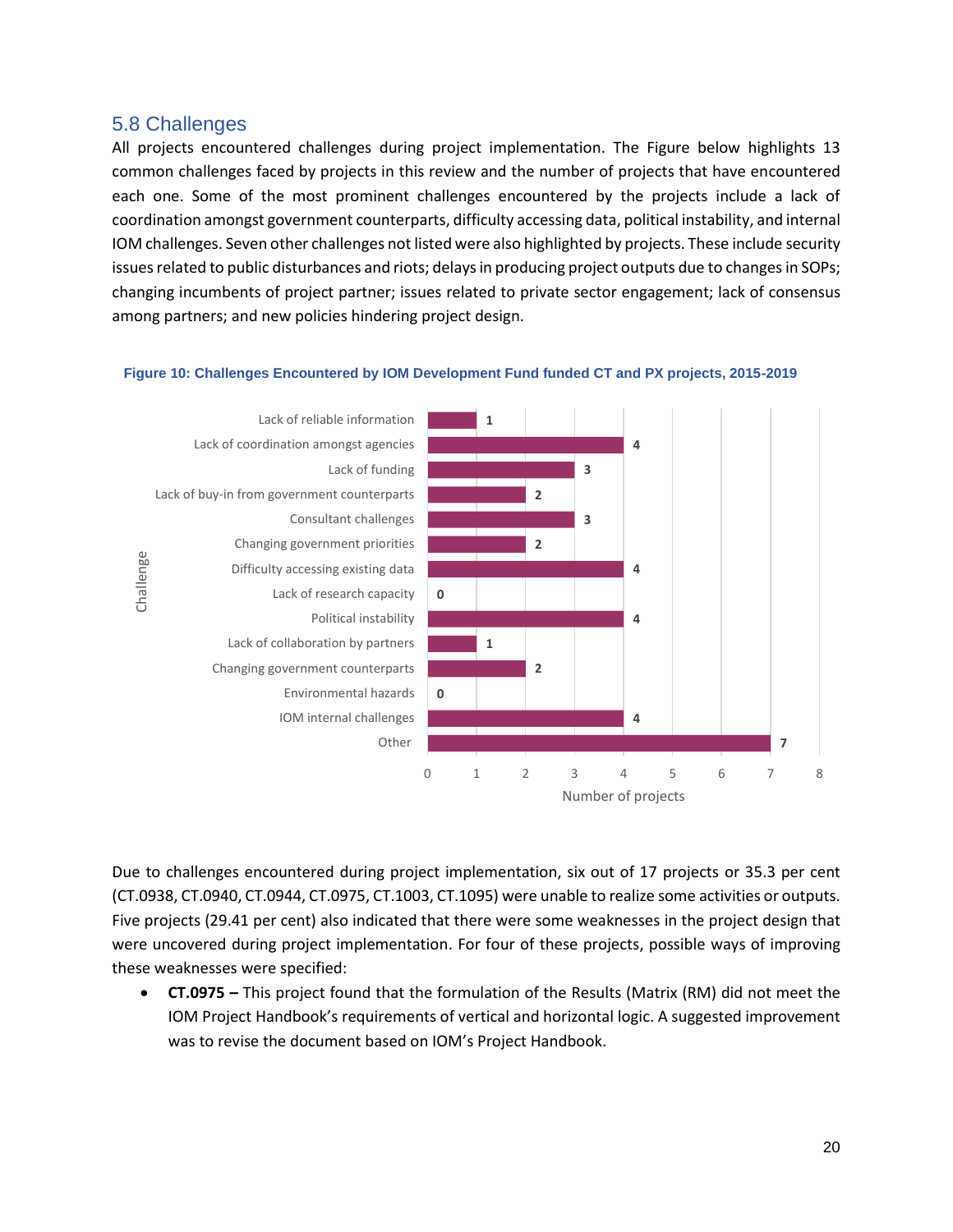- **CT.0938 –** This project found difficulties in defining indicators and their measurements due to unclear links between level of outputs and expected results of the project. To mitigate this, more information on the specific needs and gaps that the project intended to address was suggested.
- **CT.1093 –** This project involved 10 beneficiary state institutions. However, there was a lack of preparation with regard to managing the collection of feedback from beneficiary state agencies, thereby significantly delaying the project start. A suggested improvement was to analyze the results framework and completing the monitoring matrix to track activity progress and project performance.
- **CT.1003 –** The project start was significantly delayed due to the reliance of recommendations under a different project. This could be mitigated by changing the project inception date, pending the deliverables of the other project.

## <span id="page-20-0"></span>5.9 Revisions

*Figure 11* and *Figure 12* show the number of projects that achieved project completion within the originally agreed timeframe and the number of projects that requested a revision to effectively implement the project, respectively. There were 11 out of 17 projects (64.7 per cent) that successfully completed the project within the original timeframe. For 11 out of 17 projects (64.7 per cent), a revision was needed to effectively implement the project. However, for projects including CT.0985 and CT.1061, a revision was desirable to achieve more effective results or to sustain outcomes, but not critical for completion. Four projects (CE.0373, CT.1082, CT.1093, and PX.0009) were completed without any revisions.



*Figure 13* shows the different types of revisions that are were applied: budget, duration, or results matrix It is possible that multiple types of revisions were undertaken for a single project, depending on the requirements of the projects. While a total of 11 projects requested a revision, there were four projects (23.5 per cent) that requested several types of revision: two projects (CT.0921 and CT.0944) involved two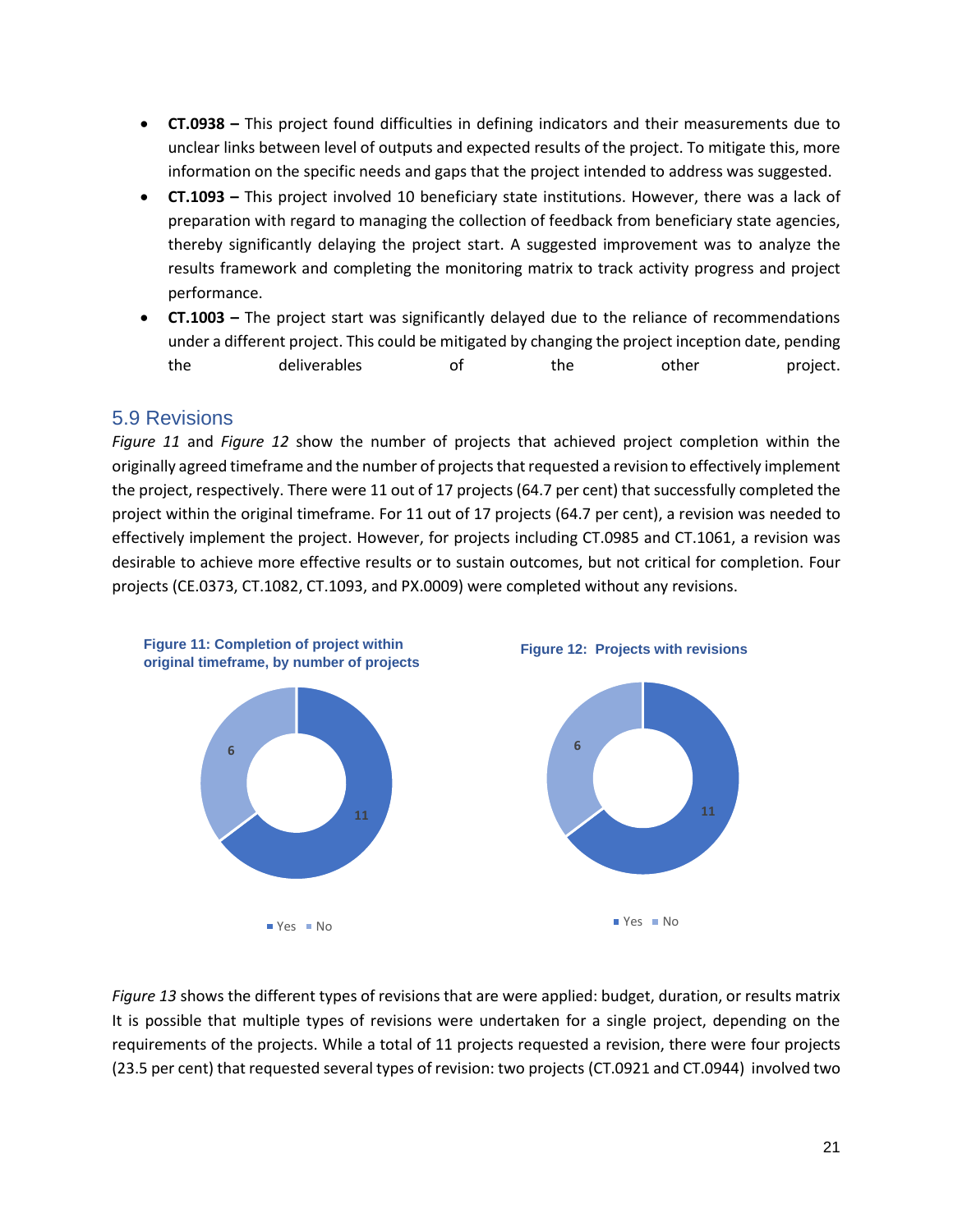revision types (budget and results matrix; budget and duration) and two projects (CT.1168 and CT.0938) involved all three revision types.

Reasons for seeking revisions include the re-allocation of remaining funds (savings) towards other activities or outputs; adjustment of outputs based on priority areas and feedback from stakeholders; changes in government priorities; project extension considering redefined/modified products and activities; delays in project start or implementation of activities; and requirement to change modus operandi due to the innovative nature of project.

For a majority of the projects that underwent a revision, the project outcomes were achieved 8/11 responses), as showcased by *Figure 14*.



<span id="page-21-0"></span>



## 5.10 Impact

According to the IOM Project Handbook, *impact* is an evaluation criterion that assesses the positive and negative, primary and secondary long-term effects produced by a project, directly or indirectly, intentionally or unintentionally.<sup>17</sup>

<sup>17</sup> IOM, *IOM Project Handbook* (Geneva, 2017).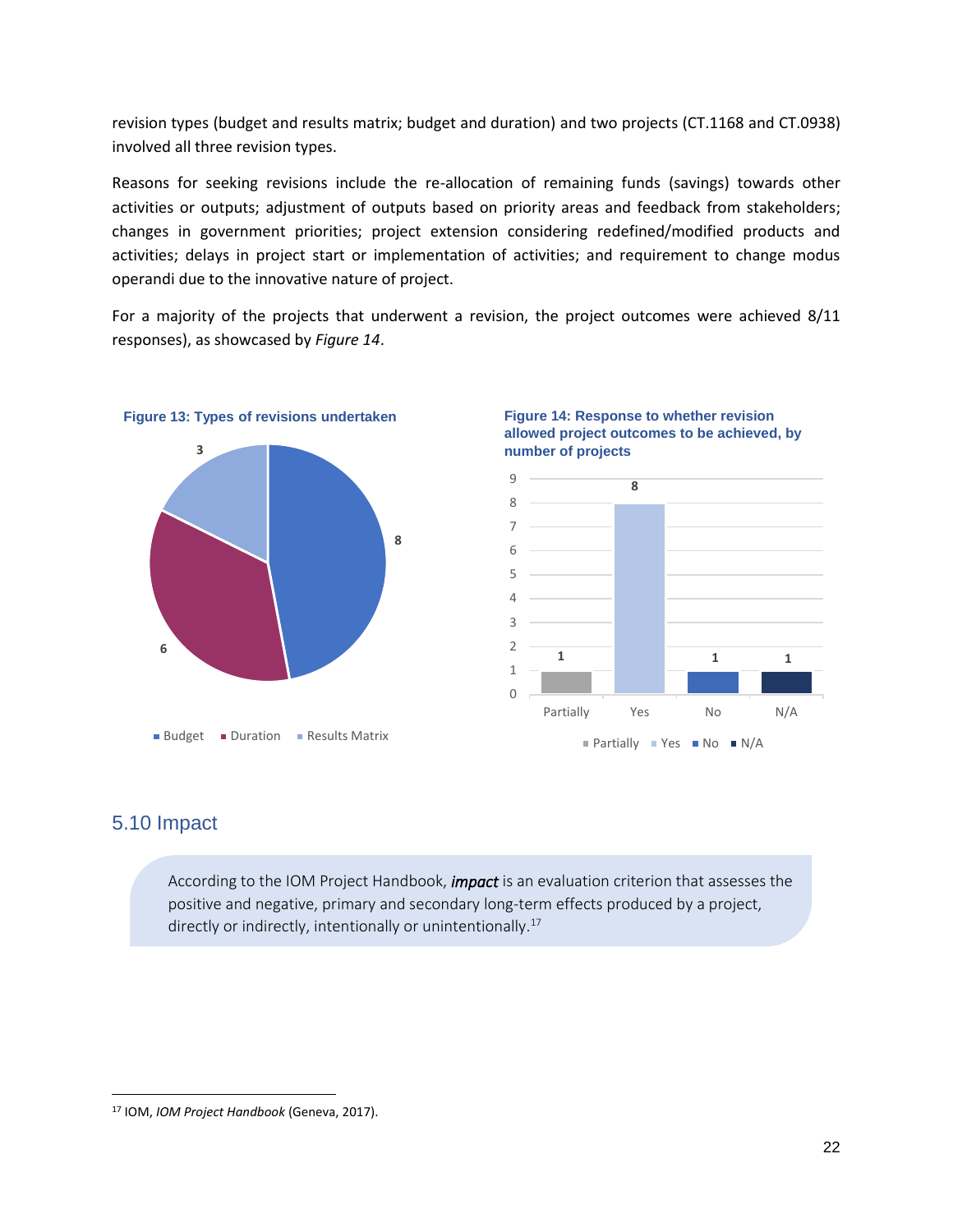All completed CT and PX projects in this review reported an overall positive impact of the project. *Figure 15* displays the types of impacts produced by projects. Followed by positive impacts, most projects created long-term (12/17 - 70.6 per cent) and direct (10/17 - 58.8 per cent) impacts. Long-term impacts refer to projects that were able to sustain project outcomes and create lasting changes related to the project objective. Direct impacts imply interventions that directly impacted its targeted beneficiaries.





Using a five-point rating system, the overall impact of completed CT/PX projects were assessed. Two projects (CT. 0938 and CT.1168) rated the overall impact as five out of five, indicating evidence of strong contribution, exceeding the level expected by the intervention. CT.0938 achieved the expected results and expanded its planned scope of reach by developing an information system. Meanwhile, CT.1168has successfully doubled the number of identified VoT's after building the capacities of professionals from relevant institutions.

The majority of the completed projects (13/17 - 76.5 per cent) rated the overall impact of the project as four out of five, signifying that there is evidence of good contribution of the project but with some areas for improvement remaining. These projects indicated having successfully achieved outcomes related to counter-trafficking, sustained its outcomes, and reached all beneficiaries.

One project rated the overall impact as three out of five (CT.0940) and one as two out of five (CT.0944), indicating the need for continued/significant improvements. The latter project indicated that the original project idea, while unsuccessful in delivering its outcomes, still remains viable for expansion. *Figure 16* below shows the distribution of the ratings assigned to the respective projects.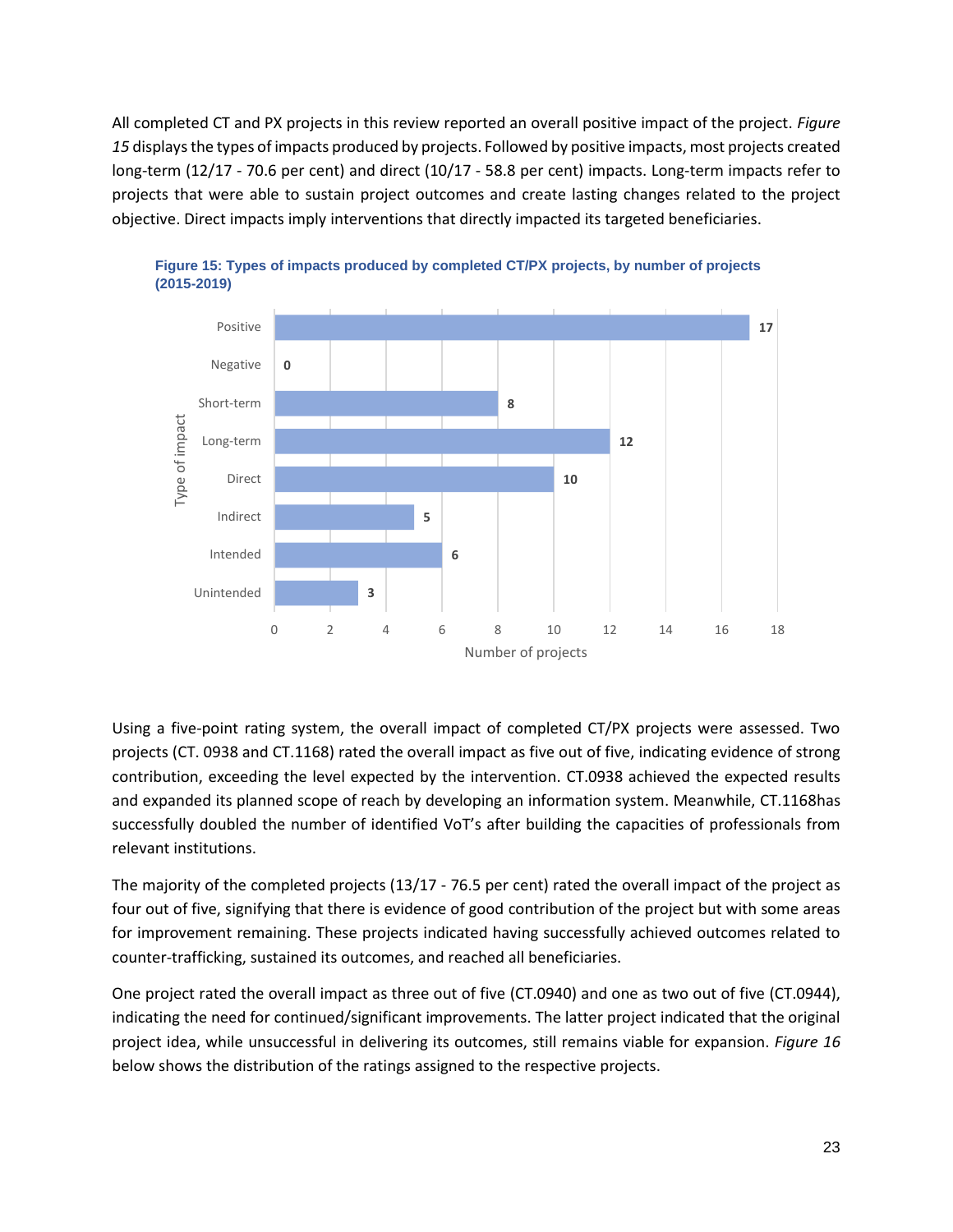

#### **Figure 16: Overall project impact rating (out of 5), 2015-2019**

A number of different actors were impacted by the changes produced by the projects. These include VoTs and potential VoTs, government agencies, law enforcement personnel, ambassadors and consular officials, private sector entities, job seekers, members of the judiciary, social organizations, families, social workers and counsellors, and other national institutions.

10 out of 17 projects $18$  (58.8 per cent) reported unforeseen positive impacts produced by the project. Some of these impacts include the involvement of actors that were not targeted; enhanced cooperation between stakeholders; exchange of information and best practices;

improved coordination in the provision of services to VoTs; new partnerships; the advancement of project objectives by using cost savings for other activities; and expansion of project reach.

Conversely, two projects (CT.0988 and CT.1095) also reported unforeseen negative impacts produced by the project, albeit they were beyond the project's control and involved political sensitivities and processes. For example, due to high political sensitivities, uncertainties were raised with regard to the relationship between IOM and government counterparts.

## <span id="page-23-0"></span>5.11 Sustainability

According to the IOM Project Handbook, *sustainability* refers to the durability of a project's results, or the continuation of the project's benefits once external support ceases.<sup>19</sup>

Out of the 17 completed CT and PX projects in this review, 16 (94.1 per cent) have had sustainable outcomes and/or outputs. One project (CT.1093) did not indicate whether outcomes were sustained. Various organizations and entities were responsible for sustaining project outcomes including IOM, government ministries, private sector, NGOs, legal authorities and institutions, and other organizations. The following are some examples of methods used to sustain project outcomes:

- Trainings and training curricula
- Knowledge transfers
- Continued partnerships

<sup>&</sup>lt;sup>18</sup> Projects with unforeseen positive impacts include CT.1093, CT.0887, LM.0321, CT.0940, CT.1095, PX.0009, CT.1082, CT.0921, CT.1168, and CT.1003.

<sup>19</sup> IOM, *IOM Project Handbook* (Geneva, 2017).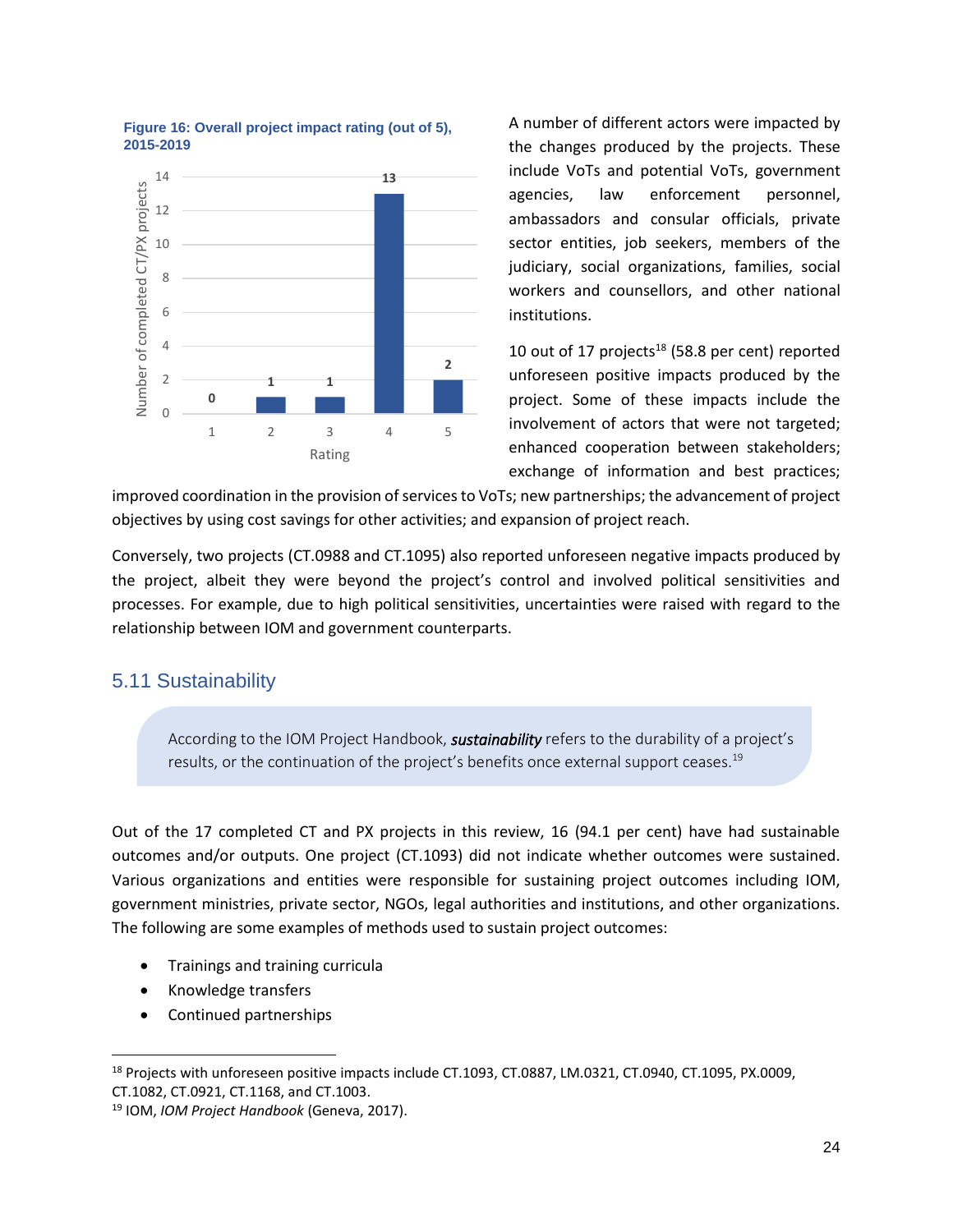- Continued meetings
- Integration of outcome/findings with existing systems/practices
- Routine systems
- Technological assistance
- Annual reporting/other evaluations
- Promotional events
- Appointment of personnel to maintain outcome



and consultations and the dissemination of research

As shown in *Figure 17*, over half of the completed CT and PX projects had some form of follow-up budget allocations or follow-up activities/projects after project completion.

Out of the completed projects, one project (CT.0985)) indicated follow-up budget allocation from the Department of International Development (DFID). Two projects (CT.1168, PX.0009) had follow up activities or projects implemented by IOM while three projects (CT.0921, CT.1003, CT.1082) had follow-up activities or projects implemented by other donors or organizations including the Swiss Agency for Development and Cooperation (SDC); the UN Development Programme; the Government of Luxembourg; and the United States Department of State's Office to Monitor and Combat Trafficking in Persons. Three projects (CT.0938, CT.1061, CT.1095) indicated other local or national follow up activities that were continued including meetings

Reasons for not sustaining outcomes included lack of resources; lack of promotional efforts; challenges related to development of crowd funding portal and continued uncertainty about its integration as an IOM tool; discontinued activities such as seminars related to project outcome; lack of continued IOM assistance; and lack of updated programmes or materials.

# <span id="page-24-0"></span>**6. RECOMMENDATIONS**

Based on the lessons learned drawn from the successes and challenges faced by projects, the following recommendations are made to inform the IOM Development Fund's strategic approach for future projects: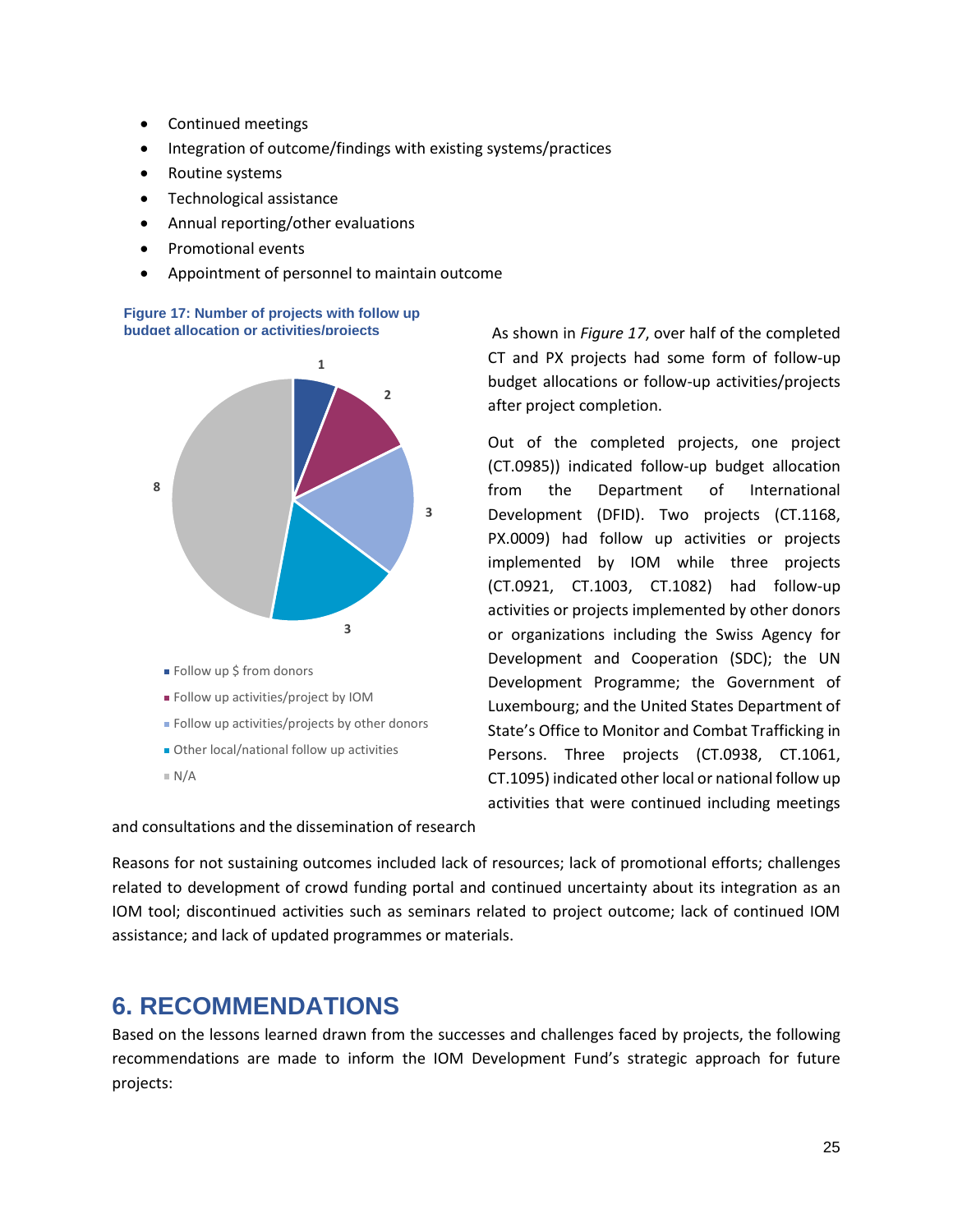- ➢ **Advance interagency and regional coordination for CT/PX activities:** This review found that one of the primary challenges faced by projects was a lack of coordination among government institutions and agencies. To overcome this issue, future projects should prioritize and increase efforts to foster coordination among different agencies. Whenever possible, there should also be an emphasis on coordinating with other countries in the region. This was indicated to be important for CT/PX projects because counter-trafficking initiatives require a multi-disciplinary approach and regional collaboration. Interagency and regional collaboration could generate opportunities to interact with different peers and colleagues to raise awareness, share knowledge, and profit from useful tools and materials.
- ➢ **Use a tailored approach to target beneficiaries and focus on vulnerable groups:** For future projects, a tailored approach to strategically support a few targeted state institutions (or other relevant actors) as the main beneficiaries, with a specific mandate to counter-trafficking and protect and assist VoTs, could help to produce successful project results. In designing the project, there should be a clear focus on supporting vulnerable groups and their differentiated needs when dealing with assistance and services. These should be identified and incorporated in the project design.
- ➢ **Promote synergies between relevant projects/initiatives and new partnerships with stakeholders:** Synergies with other initiatives and projects can allow for increased reach to beneficiaries and greater expected impacts. Future projects can benefit from synergies in areas of promotion, visibility and funding. There should be clear expectations and commitments (i.e. through Terms of Reference) for better collaboration efforts. New partnerships can also be leveraged to produce successful project results. For example, under project CT.0921, new collaborative efforts with the private sector have shown that it can be conducive to reducing risks of trafficking in persons and forced labour in supply chains.
- ➢ **Encourage innovative processes and outputs by identifying gaps in existing capacities relating to services, tools, procedures, and/or stakeholder and beneficiary groups:** Many of the innovative processes or outputs highlighted in this review targeted areas or groups that were previously unaddressed. For example, CT.1082 faced difficulty accessing data in relation to migrant women as there was no existing tools that approached a migrant women thematic or which aimed to assist and protect women. Because these gaps in relation to migrant women were identified, it allowed for innovative developments in this area. Similarly, having identified gaps in IOM's partnership with the private sector, project CT.0921 targeted private businesses to work towards better protecting migrant workers. When designing projects, similar gaps in existing capacities or stakeholder/beneficiary groups should be identified to encourage innovative outputs in these areas.
- ➢ **Formulate a project sustainability plan prior to project closure to ensure outcomes can be sustained:** This review highlighted that some reasons that projects did not sustain its outcomes after project completion involved a discontinuation of activities due to a lack of resources and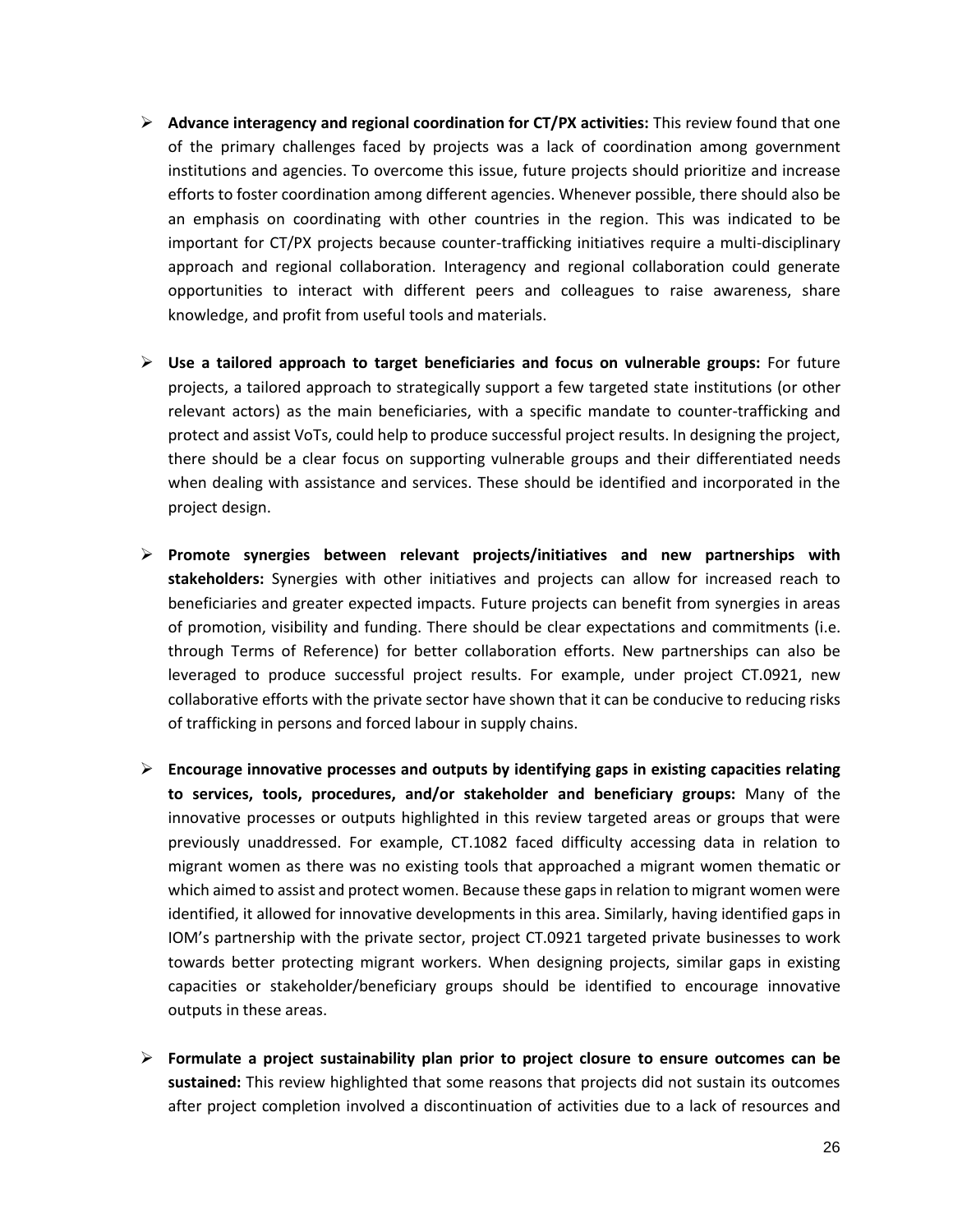assistance, among other reasons highlighted in the report. To mitigate this, projects should preemptively formulate a sustainability plan prior to its completion in order to ensure outcomes have long-term impacts. This can be accomplished by coordinating with local and government counterparts to identify next steps and more effectively guide key activities after project completion.

➢ **Promote local/government ownership of project to sustain outcomes:** Multiple projects have indicated that project ownership by local and government counterparts have been important for ensuring project sustainability. To achieve this, the direct inclusion and participation of local and government counterparts in all phases of project development and implementation should be prioritized. For some projects, this has emerged as a good practice to promote greater commitment from the local level to continue sustaining project outcomes. Selecting a sustainable project partner that will function after the project period is key. To create more sustainable future projects, project ideas should also be aligned with national strategies and action plans. Consultations and coordination with government counterparts can help achieve this.

The following recommendations are made for improving the development, monitoring and evaluation of IOM Development Fund funded projects:

- ➢ **Assign relevant IOM personnel for countries with no IOM office:** In countries where there is no IOM office, it can be time consuming to engage with government focal points for making key decisions in projects. This was the case with project CT.1003. Consideration should be made for IOM Development Fund projects for recruiting project coordinators and assistance particularly in countries with no IOM presence.
- ➢ **Ensure alternative management arrangements after project completion, particularly for global projects:** Projects should follow a structured process to ensure alternative management processes and solutions can be implemented after project completion to allow for project sustainability and successful continuation of outcomes. This is particularly important for projects with wide geographical coverage or global projects where clear coordination and management are key. For example, following project completion, CT.0944 encountered a change with a division's role in managing the project's global tool. Because the project relied on the division's support, ultimately, this deprived the project of its rationale as a global institutional tool. This could be mitigated in the future by following an institutional process to ensure management of global projects can be continued following project completion.
- ➢ **Develop contingency plan for activities susceptible to changing political contexts of countries:**  For a number of projects (including CT.0887 and CT.0988), the political situation of the respective countries challenged the delivery of project activities and outputs. To mitigate this, activities that might possibly be affected by political circumstances should be identified when possible and an activity plan should be developed at the beginning of project planning to prioritize activities and maximize resources.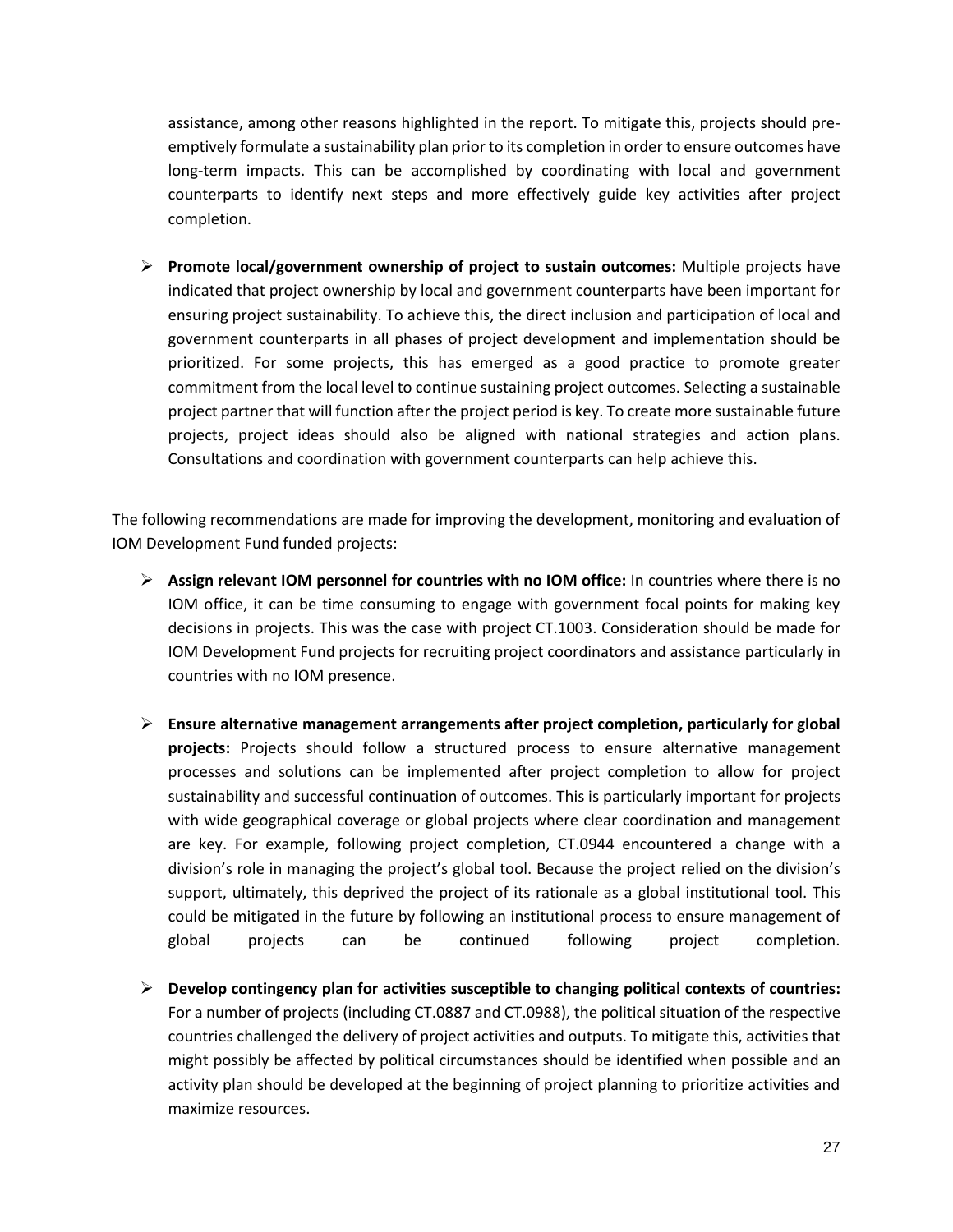# <span id="page-27-0"></span>**Annex 1: Questionnaire**

## Questionnaire – CT and PX Projects Review (2015-2019)

The IOM Development Fund is currently carrying out a review of all Counter-Trafficking (CT) and Protection and Assistance to Vulnerable Migrants (PX) projects between 2015 and 2019. The review seeks to identify best practices and share lessons learned, in order to guide future projects. The final report will be shared with all relevant colleagues.

**Instructions:** Please fill in all of the questions, only for IOM Development Fund projects, based on your knowledge of the project/final narrative report and information you have been able to collect from government counterparts and partners. Thank you for your assistance in this review.

#### **BACKGROUND**

- 1) Project ID: Click or tap here to enter text.
- 2) Project Title: Click or tap here to enter text.
- 3) Year of Funding: Click or tap here to enter text.
- 4) What was the reason for IOM'S engagement? Click or tap here to enter text.
- 5) Who reached out to IOM for its support, and when? Click or tap here to enter text.

#### **OUTCOMES & OUTPUTS**

According to the IOM Project Handbook, *outcomes* are the intended changes in institutional performance, individual or group behaviour, or the political, economic or social position of the beneficiaries. (Examples of outcomes include: Policy development, training of trainers, and the use of the standard operating procedures in everyday processes, etc.). *Outputs* are the intended changes in skills or abilities of the beneficiaries, or the availability of new products or services as a result of project activities. Examples of outputs include: New policies available, officials trained in counter-trafficking activities, and standard operating procedures available, etc.

6) Please indicate the 2-3 most important outcomes and the related outputs achieved by the project.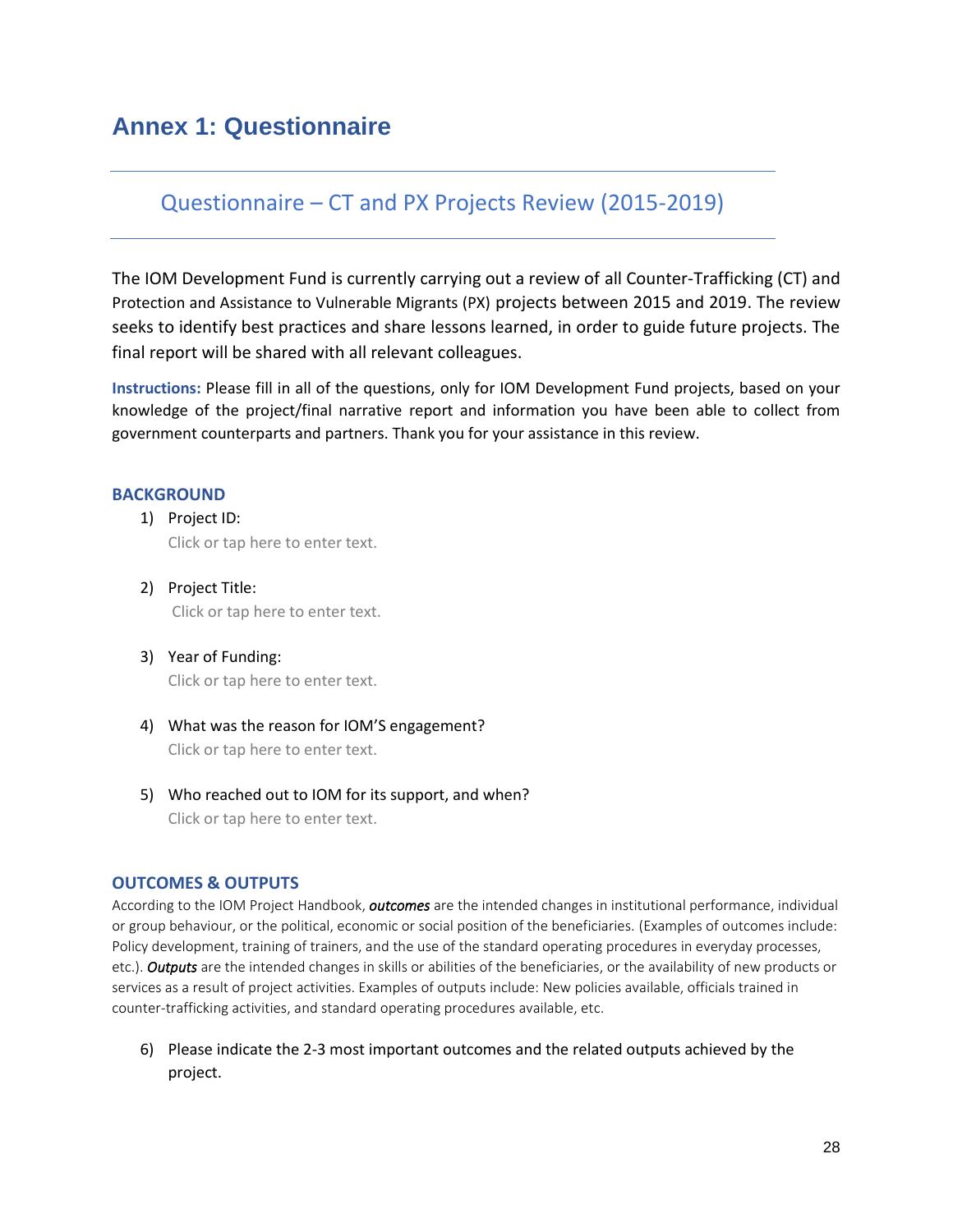| Outcome    | Output(s) |
|------------|-----------|
| <u>. .</u> |           |
| <u>.</u>   |           |
| <u>.</u>   |           |

- 7) Did this project meet its planned outcomes and produce the expected outputs? ☐ Yes
	- ➢ Comments:

Click or tap here to enter text.

☐ No

- $\triangleright$  Please specify what outcomes/outputs were not met/produced and why: Click or tap here to enter text.
- ➢ Please specify if any outcomes or outputs were partially achieved and why: Click or tap here to enter text.
- 8) Has the project produced or involved any new, innovative processes and outputs? ☐ Yes
	- ➢ Please explain:

Click or tap here to enter text.

 $\Box$  No

### **PROJECT REVISION**

9) Was the project completed on time, within the originally agreed timeframe? ☐ Yes

 $\Box$  No

 $\triangleright$  Please briefly explain why:

Click or tap here to enter text.

### 10) Was a revision needed to effectively implement the project?

☐ Yes

- ➢ What kind of revision? (Please tick all relevant boxes)
	- ☐ Budget
	- □ Duration

☐ Results Matrix

 $\triangleright$  What was the reason for the revision?

Click or tap here to enter text.

- ➢ Did it allow the project outcomes to be achieved? Please briefly elaborate Click or tap here to enter text.
- $\triangleright$  Could this revision have been avoided? Please briefly elaborate Click or tap here to enter text.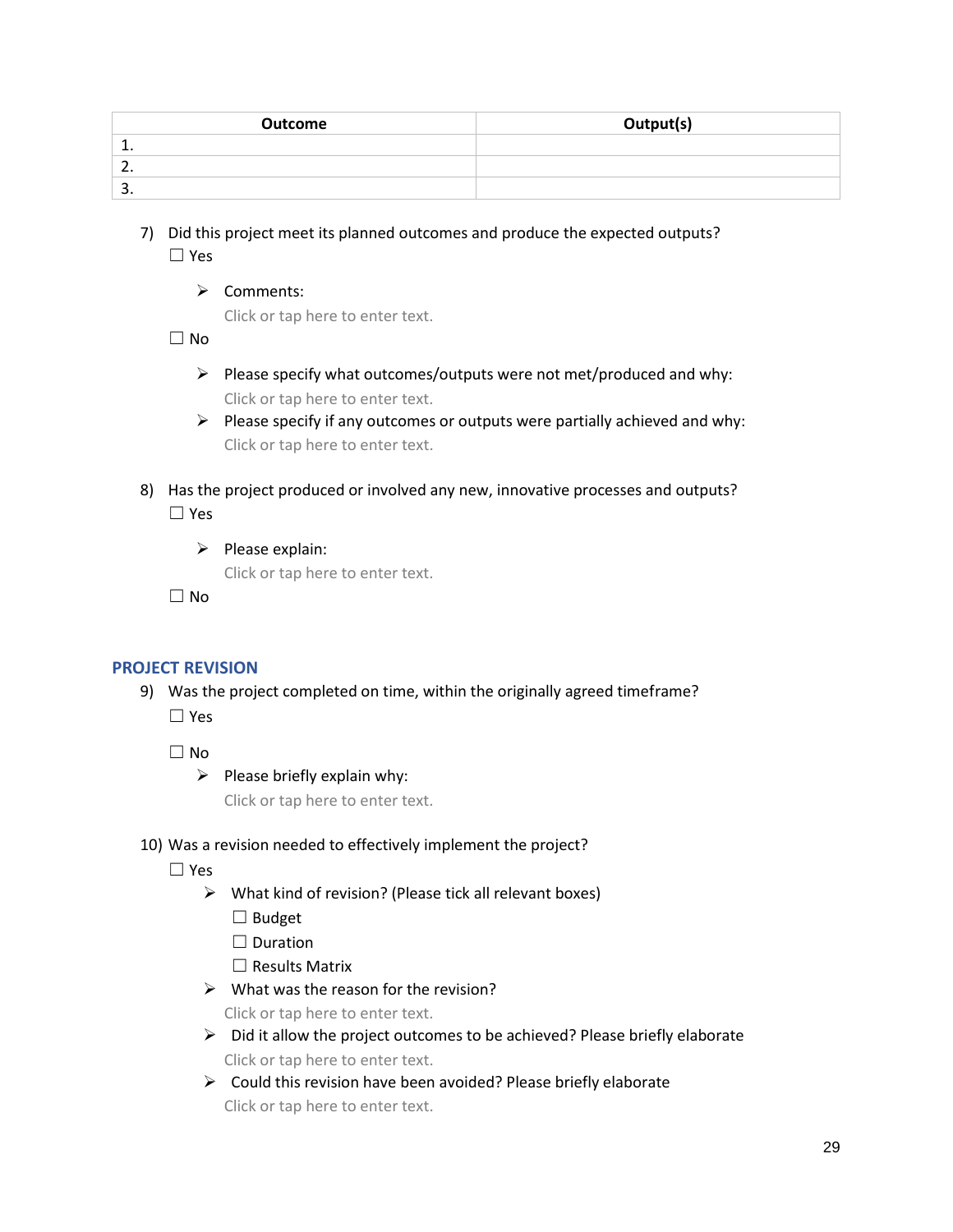$\Box$  No

#### **BENEFICIARIES**

According to the IOM Project Handbook, *beneficiaries* are the individuals, groups, or organizations receiving assistance or benefitting from the IOM project (e.g. government officials; members from civil society organizations, NGOs, female-headed households, internally displaced persons, diaspora, third-country nationals, etc.).

11) Did this project reach all the intended beneficiaries?

 $\Box$  Yes – please specify which type of beneficiaries and how many

- Click or tap here to enter text.
- $\Box$  No please explain why

Click or tap here to enter text.

#### 16) Did this project reach any unintended beneficiaries?

#### $\Box$  Yes – please specify who and how many

Click or tap here to enter text.

 $\Box$  No

#### **PROJECT IMPACT**

According to the IOM Project Handbook, *impact* is an evaluation criterion that assesses the positive and negative, primary and secondary long-term effects produced by a project, directly or indirectly, intentionally or unintentionally.

#### 12) What impacts were produced by the project?

*Please indicate which impacts were produced by the project and provide a brief explanation for those that apply:*

| Impact            | <b>Explanation</b> |
|-------------------|--------------------|
| $\Box$ Positive   |                    |
| $\Box$ Negative   |                    |
| $\Box$ Short-term |                    |
| $\Box$ Long-term  |                    |
| $\Box$ Direct     |                    |
| $\Box$ Indirect   |                    |
| $\Box$ Intended   |                    |
| $\Box$ Unintended |                    |

#### 13) Using the below scale, how would you rate the overall impact of the project?

| Rating |  |           | Explanation                                 | <b>Supporting Evidence</b> |  |
|--------|--|-----------|---------------------------------------------|----------------------------|--|
|        |  | Excellent | There is an evidence of strong contribution | Click or tap here to enter |  |
|        |  |           | and/or contributions exceeding the level    | text.                      |  |
|        |  |           | expected by the intervention.               |                            |  |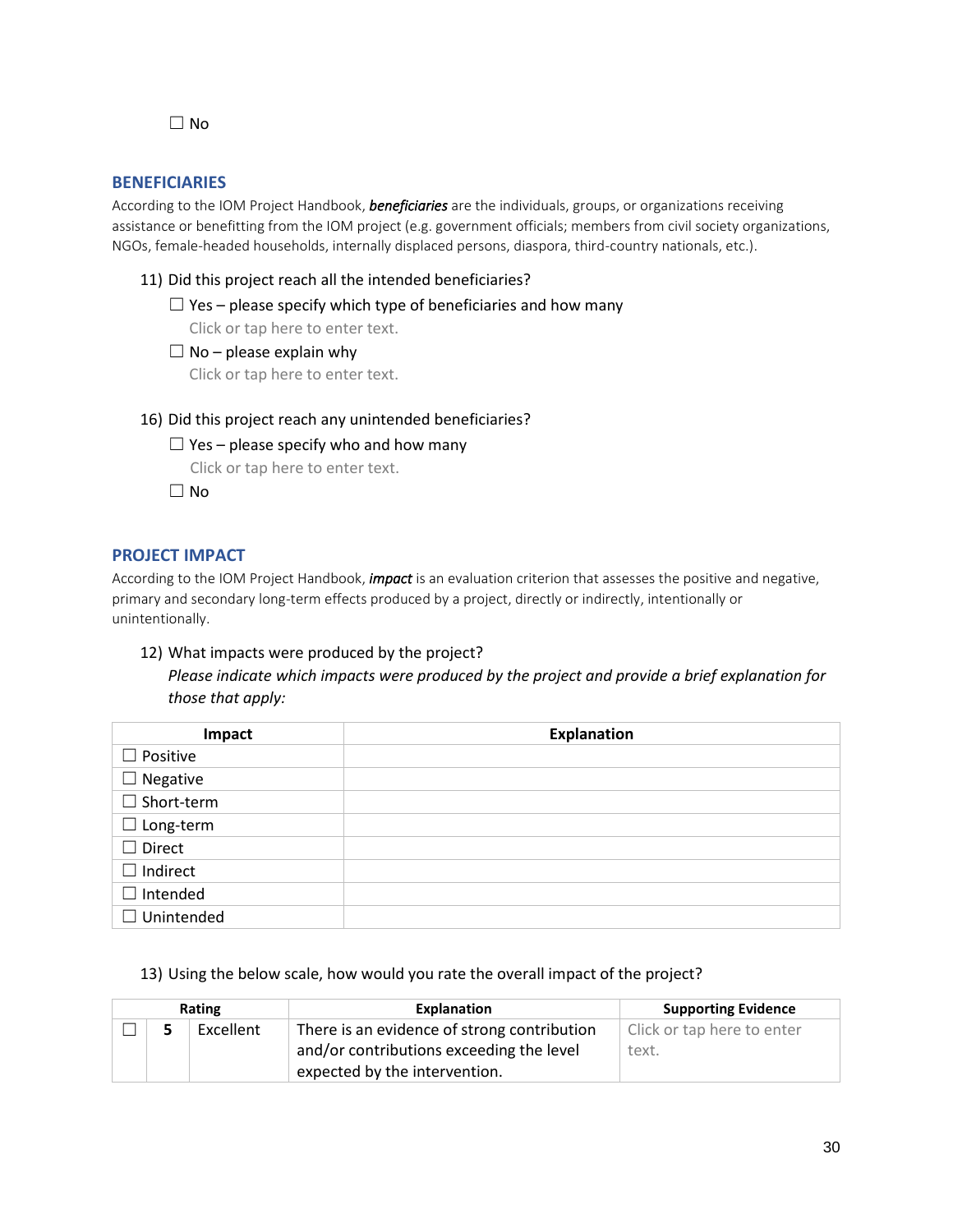| 4            | Very Good | There is an evidence of good contribution<br>but with some areas for improvement<br>remaining.     | Click or tap here to enter<br>text. |
|--------------|-----------|----------------------------------------------------------------------------------------------------|-------------------------------------|
| 3            | Good      | There is an evidence of satisfactory<br>contribution but requirement for continued<br>improvement. | Click or tap here to enter<br>text. |
| $\mathbf{z}$ | Adequate  | There is an evidence of some contribution,<br>but significant improvement required.                | Click or tap here to enter<br>text. |
|              | Poor      | There is low or no observable contribution.                                                        | Click or tap here to enter<br>text. |

#### 14) What individuals and groups have been impacted by these changes?

| Impact   | <b>Individuals/Groups Impacted</b> |  |  |
|----------|------------------------------------|--|--|
| --       |                                    |  |  |
|          |                                    |  |  |
| <u>.</u> |                                    |  |  |

#### 15) Were there any unforeseen positive impacts of the project?

- ☐ Yes
	- $\triangleright$  What were they? Were they caused by project activities, external factors or both? Click or tap here to enter text.
	- $\triangleright$  How could these positive impacts be encouraged in future projects? Click or tap here to enter text.

☐ No

- 16) Were there any unforeseen negative impacts of the project?
	- ☐ Yes
		- $\triangleright$  What were they? Were they caused by project activities, external factors or both? Click or tap here to enter text.
		- $\triangleright$  How could they have been avoided?

Click or tap here to enter text.

☐ No

### **SUSTAINABILITY**

According to the IOM Project Handbook, *sustainability* refers to the durability of a project's results, or the continuation of the project's benefits once external support ceases.

#### 17) Were the outcomes sustained after the project ended?

a.  $\Box$  Yes, the outcomes were sustained. *Please list the organisation that sustained it and the method they used. Examples of methods: trainings, workshops, routine systems, etc.*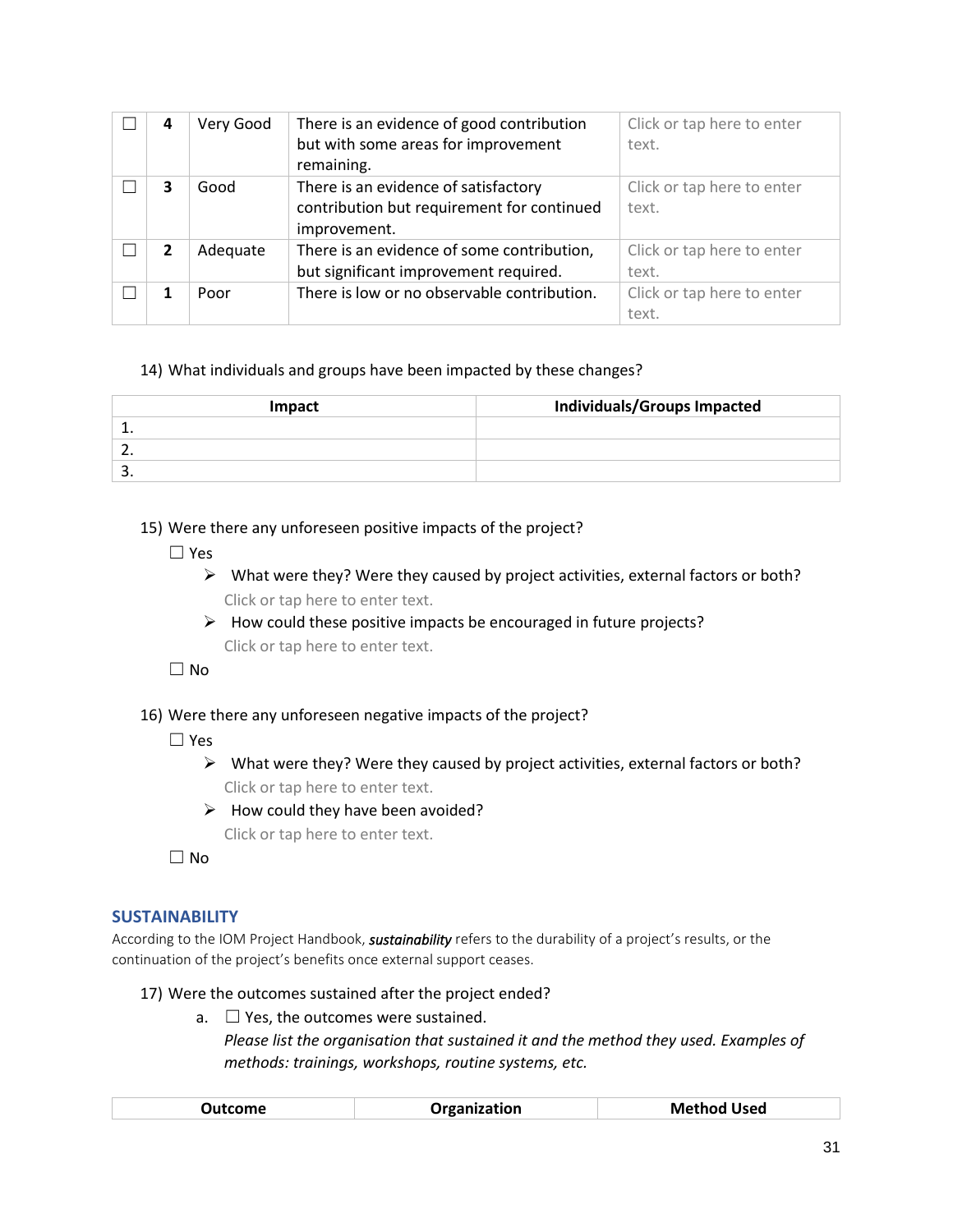b.  $\Box$  No, the outcomes were not sustained. *Please explain why.*

| <b>Outcome Not Sustained</b> | <b>Explanation</b> |
|------------------------------|--------------------|
|                              |                    |
|                              |                    |
|                              |                    |

18) Please specify any follow-up activities/projects that have been implemented as a result of this particular project.

Click or tap here to enter text.

19) Do you have any recommendations for future projects on specific methods to ensure sustainability of project outcomes?

Click or tap here to enter text.

#### **IMPLEMENTATION CHALLENGES**

20) What were the main challenges encountered during implementation of the project, if any? (Please select all relevant boxes)

|               | Challenge                                     | Measure taken to address it |
|---------------|-----------------------------------------------|-----------------------------|
|               | Lack of reliable information                  |                             |
|               | Lack of coordination amongst agencies         |                             |
|               | Lack of funding                               |                             |
| ۰             | Lack of buy-in by the government counterparts |                             |
|               | <b>Consultant challenges</b>                  |                             |
| H             | Changing governmental priorities              |                             |
| П             | Difficulty accessing existing data            |                             |
|               | Lack of research capacity                     |                             |
| $\mathcal{L}$ | Political instability                         |                             |
| ۰             | Lack of collaboration by partners             |                             |
| l.            | Changing government counterparts              |                             |
| Г             | Environmental hazards                         |                             |
| ۰             | IOM internal challenges                       |                             |
|               | Other (please specify)                        |                             |
|               |                                               |                             |

21) Please list any activities/outputs which were not realized because of these challenges Click or tap here to enter text.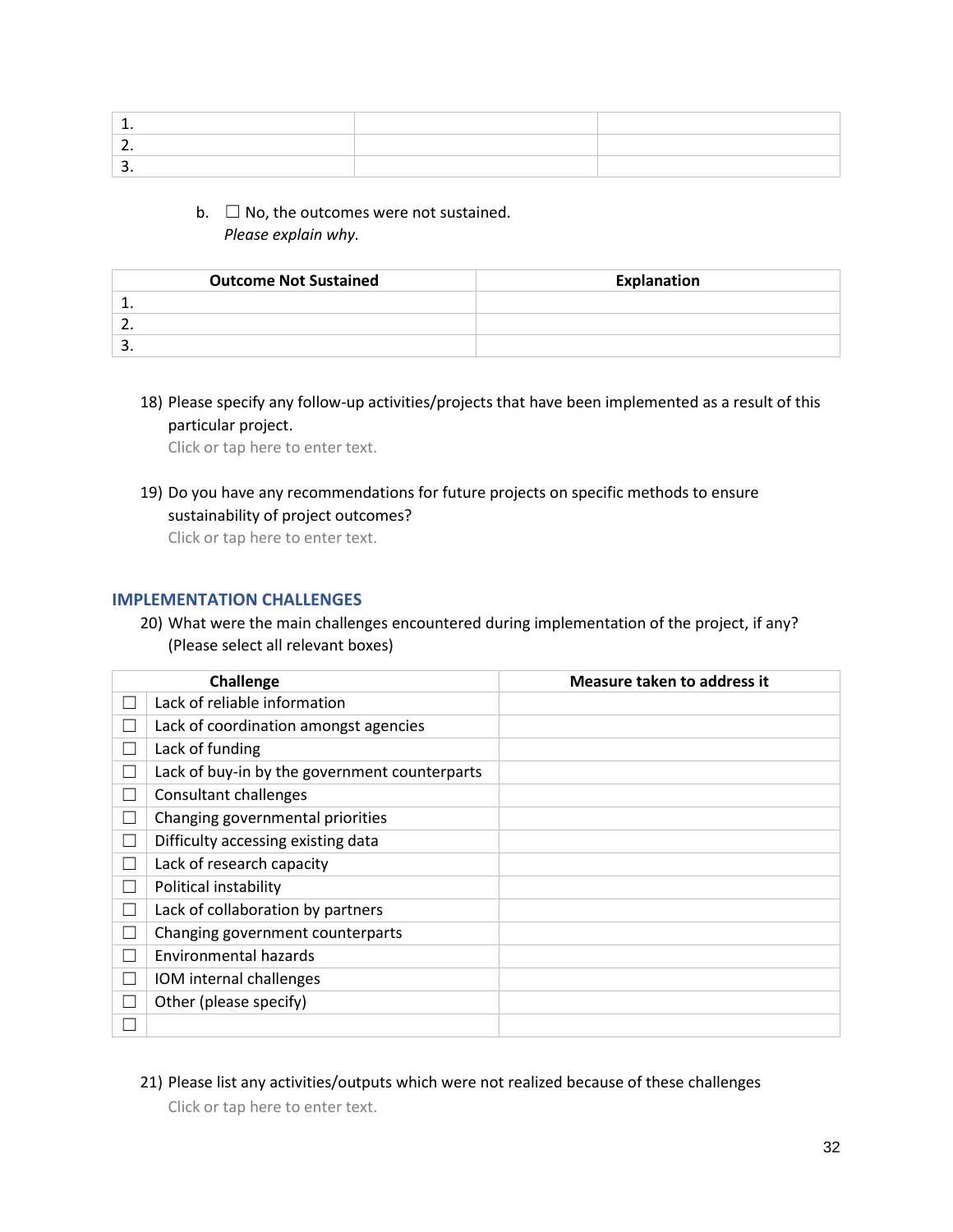22) Were any flaws or oversights in project design uncovered throughout project implementation?

☐ Yes

 $\triangleright$  What were they?

Click or tap here to enter text.

 $\triangleright$  How could they have been avoided? Click or tap here to enter text.

☐ No

## **EVALUATION**

23) Has an ex-post evaluation of this project been carried out?

 $\Box$  Yes – We kindly ask you to please share it with us together with your responses to this questionnaire

☐ No

### *Lessons Learned*

24) What were the main lessons learned from project implementation?

- a. For positive findings, please briefly indicate how to sustain or replicate good practices: Click or tap here to enter text.
- b. For negative findings, please briefly indicate how to rectify/avoid actions in the future: Click or tap here to enter text.

### *Recommendations*

25) Do you have any recommendations for improving the implementation and monitoring of IOM Development Fund projects?

Click or tap here to enter text.